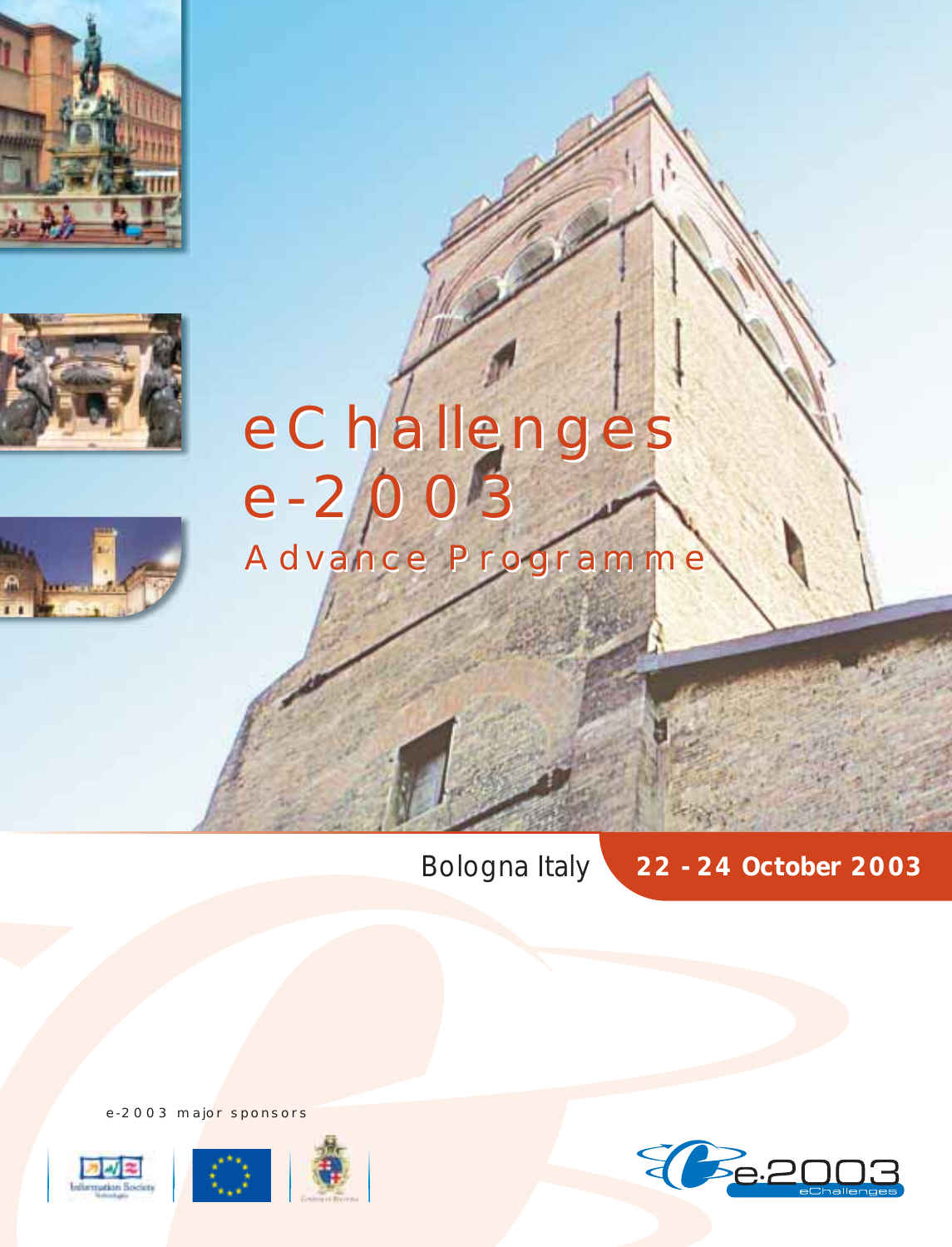# Introduction

eChallenges e-2003 is the thirteenth in a series of Annual conferences, which regularly attract over 500 delegates from commercial, government and research organisations around the world. Focusing on e-Business, e-Government, organisational knowledge, e-Work and knowledge work and e-Europe 2005, the goal of e-2003 is to stimulate rapid take-up in Europe of Research and Technology Development (RTD) results and to help open up the European Research Area (ERA) to the rest of the world.

This conference series is recognised as an important event in the international research calendar, attracting delegates and speakers from around the world. Formerly known as the e-Business and e-Work Conference and supported by the European Commission under the Information Society Technologies (IST) programme, the scope of eChallenges has evolved with the transition from Framework Programme Five (FP5) to Framework Programme Six (FP6).

e-2003 is a prestigious international forum to increase awareness of exploitable research results and applications, whether funded privately or at regional, national or European level. Increasingly, it is also being used as a forum for speakers from outside Europe to share their experience, as it provides an excellent networking environment to discuss problems and new ideas, share knowledge and experience and obtain feedback from potential partners and users. This supports the goals of the ERA by increasing Return On Investment (ROI) through better exploitation of results and better coordination of research activities.

## Whom will you meet at e-2003?

Unlike many research conferences, eChallenges provides the opportunity to meet with practitioners, project managers, software engineers and researchers from industry as well as research and academic organisations. This is because of eChallenges' strong focus on promoting knowledge sharing and exploitation rather than simply dissemination of research results. Delegates enjoy the opportunity to network with business owners and executives from SME support organisations, government agencies and multinational organisations as well as researchers and senior academics from around the world.

# Cyber Café

 $\overline{\mathbf{r}}$ 

e-2003 delegates may avail of the networking and internet facilities at the eChallenges Cyber Café kindly sponsored by QUALCOMM and its BREW technology, to catch up on e-mails, and keep in touch with the office, family and friends.



### **QUALCOMM®**

# Networking Support

eChallenges provides a wonderful networking opportunity if you are interested in identifying potential project partners, marketing partners or joining research consortia. In many cases delegates act as technology gatekeepers for their organisations, which is beneficial for speakers and exhibitors alike.

The Delegate Showcase on the eChallenges Conference Portal (**www.eChallenges.org**) is a new innovation for e-2003, which will help you raise your profile as a delegate, speaker or exhibitor. It will also help you identify speakers and other delegates with complementary interests in advance of the conference, so that you can maximise the networking opportunities provided by the eChallenges Community.

## The Programme

The 3 day programme brings together an interesting mix of case studies, technical and policy papers and interactive workshops. As well as three plenary sessions, there are parallel streams focused on broadband and mobility, e-Business, e-Europe, e-Government, e-Learning, e-Work, knowledge management, media and entertainment applications, security, smart and virtual organisations and SME related issues. The conference programme will be complemented by an exploitation-focused exhibition, social events including a Gala Reception, a partner programme & post conference tours. We are also pleased to announce that this year delegates at e-2003 will be provided with a cocktail and delegates' wallets kindly donated by our sponsors HP Laboratories Europe and the notebooks and badges will be courtesy of Gruppo Formula.

Due to unforeseen circumstances, the programme may change and eChallenges consortium reserves the right to alter the contents, venue and/or speakers.



[ **2** ¬ **3** ] Advance Pro

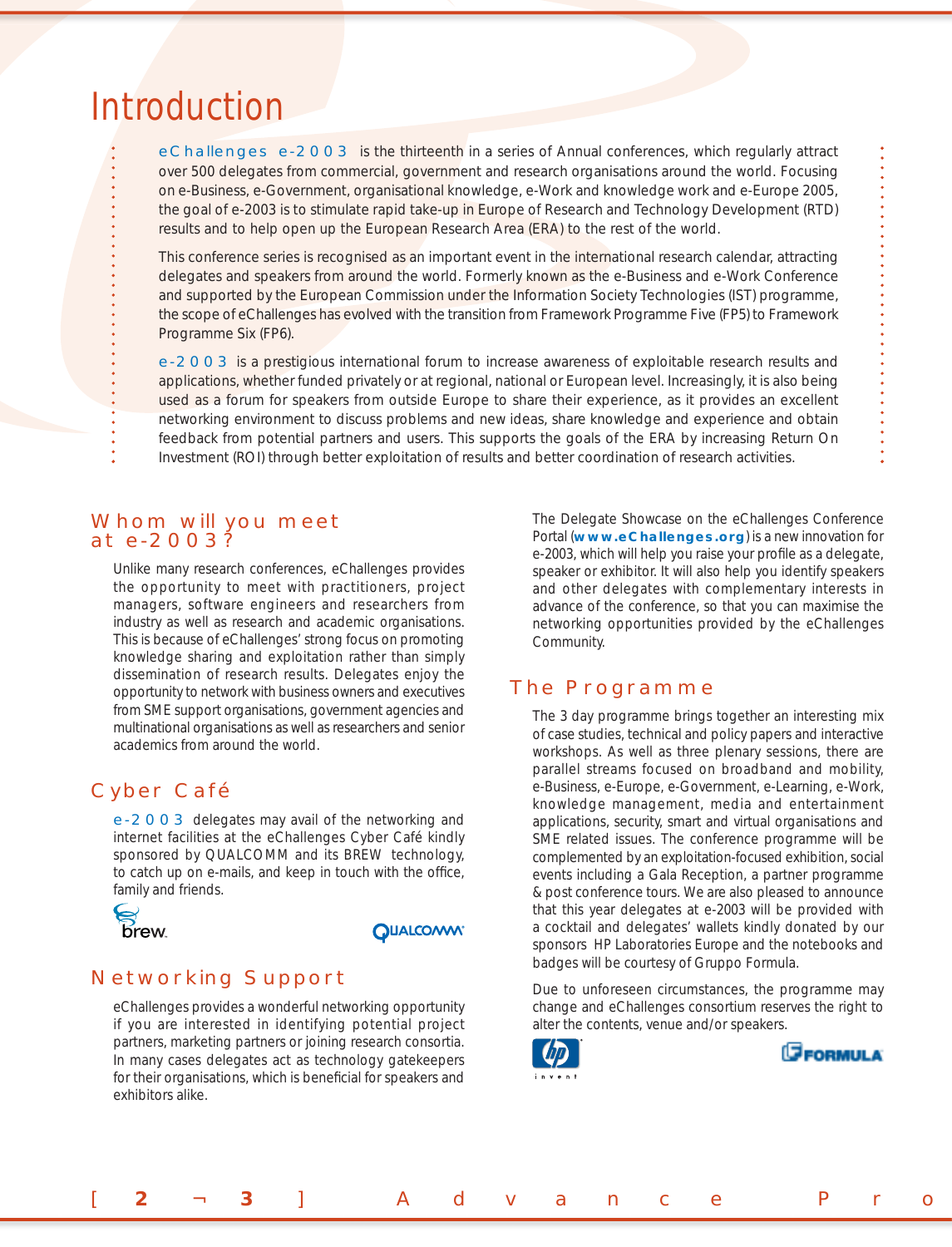# The venue

eChallenges 2003 takes place in the beautiful, majestic building of Palazzo Re Enzo, located in the centre of Bologna, north of Italy. Built in 1200, Palazzo Re Enzo combines architectural beauty with modern IT facilities. Its name reflects the fact that following his capture by the Bolognese at the battle of Fossalta, Enzo, King of Sardinia was kept in the fortress until his death in 1271. Palazzo Re Enzo is centrally situated in Piazza del Nettuno. Located within its ancient and prestigious walls, it provides 2,500 sq. metres of attractive space over three levels, which is now regularly used for conferences and exhibitions.

# Security, Health and Safety

Please wear your name badge for all e-2003 activities, as it is your identification and allows you access to the facilities on offer at e-2003 and in Palazzo Re Enzo and the Sala Farnese. Unfortunately, IT Conferences provide a tempting target for thieves, so please take care of bags, laptops and other personal belongings. While security staff will be present and the conference facilities are not open to the public, the organisers cannot accept any responsibility for losses incurred or for personal health and safety. Delegates should ensure they have personal health insurance and take the usual care when exploring the city of Bologna. If you have any special needs or requirements, please contact the conference secretariat prior to the event.

# Hotel Accommodation

Convention and Travel www.conventionandtravel.it have been appointed as official Site Agents for e-2003, and can be contacted by e-mail: info@conventionandtravel.it or sropa@conventionandtravel.it.

They will help book accommodation and social events. They offer a variety of hotels ranging from 3 to 5 star, most of which are situated in the city centre close to Palazzo Re Enzo. To assist you in selecting accommodation, the interactive map shows you the location of the hotels in Bologna.

Delegates for e-2003 will enjoy free transfers from and to the airport and city centre courtesy of ATC - Trasporti Pubblici Bologna. When you arrive in Bologna G Marconi airport, a hostess will be located at the e-2003 Welcome Desk in the Arrivals area.



# How to get there

Bologna's G.Marconi di Bologna airport is a major international airport, with direct chartered and scheduled flights to destinations including Amsterdam, Barcelona, Brussels, Budapest, Düsseldorf, Frankfurt, Lyon, Lisbon, London, Madrid, Monaco, Paris, Prague, Tirana, Vienna and Zürich.

The airport is 6 kms from the city centre and is a 20-minute taxi or bus ride away from Palazzo Re Enzo, which is well served by public transport.

Bologna is linked by motorway and by rail to major European cities. Bologna can also be reached by flying to Milan or Florence and taking the high-speed train (Euro Star) which takes approx. 1,5 hours. Bologna Centrale, the principal railway station, is a 10-minute walk from Palazzo Re Enzo.

# Official Carrier – eChallenges e-2003

ALITALIA **Official Carrier** 

Alitalia is pleased to support "e2003" as Official Carrier. All participants will benefit of a special discount on available fares

For further information regarding availability, bookings and ticket purchase for BOLOGNA (ITALY), foreign participants may contact their nearest Alitalia Office (see the addresses and the phone numbers on Alitalia Internet WEB Site: www.alitalia.com).

When calling Alitalia, please quote Identification Code "WU".

Participants originating from the United States may contact their nearest ALITALIA Office or call the toll-free number 1-800-223-5730 to reserve flights and receive tickets by mail directly to their address, quoting their "WU" Identification Code and credit card number to charge the corresponding amount.



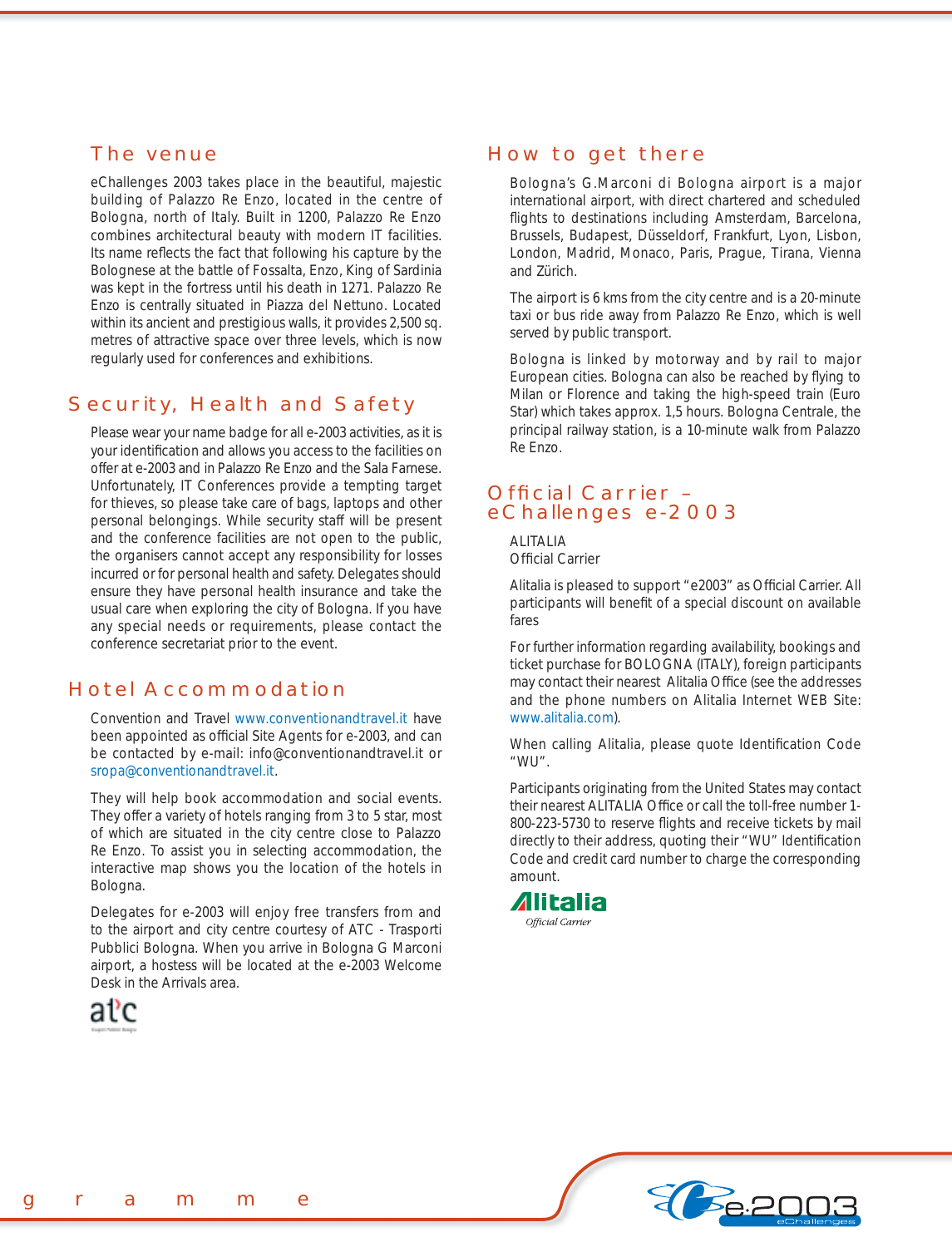

# Major Places of Interest

In Bologna, Piazza Maggiore features architectural masterpieces including the Fontana del Nettuno, Basilica San Petronio, Palazzo Dei Banchi and the Sala Borsa. The sloping Towers built during the Middle Ages are one of the principal attractions of Bologna. Other attractions include the Santo Stefano and San Luca Basilicas, and the church of San Michele in Bosco, which is a superb example of the Bolognese Baroque style.

Bologna and the Region of Emilia-Romagna offer enchanting and attractive sightseeing opportunities to suit all tastes, encompassing architectural masterpieces, culinary treats and exquisite wines.

Bologna is closely associated with Ferrari, and automobile fans should not miss a visit to the Ferrari Gallery in Maranello. Emilia-Romagna also boasts the production of Balsamic vinegar, making a trip to Modena a must.

For those interested in travelling a little further a field, Florence, Ferrara, Faenza and Ravenna are all within an hour of Bologna by coach or train.

Italy is renowned for its wonderful climate. The weather in Bologna in October is traditionally mild.





[ **4** ¬ **5** ] Advance Pro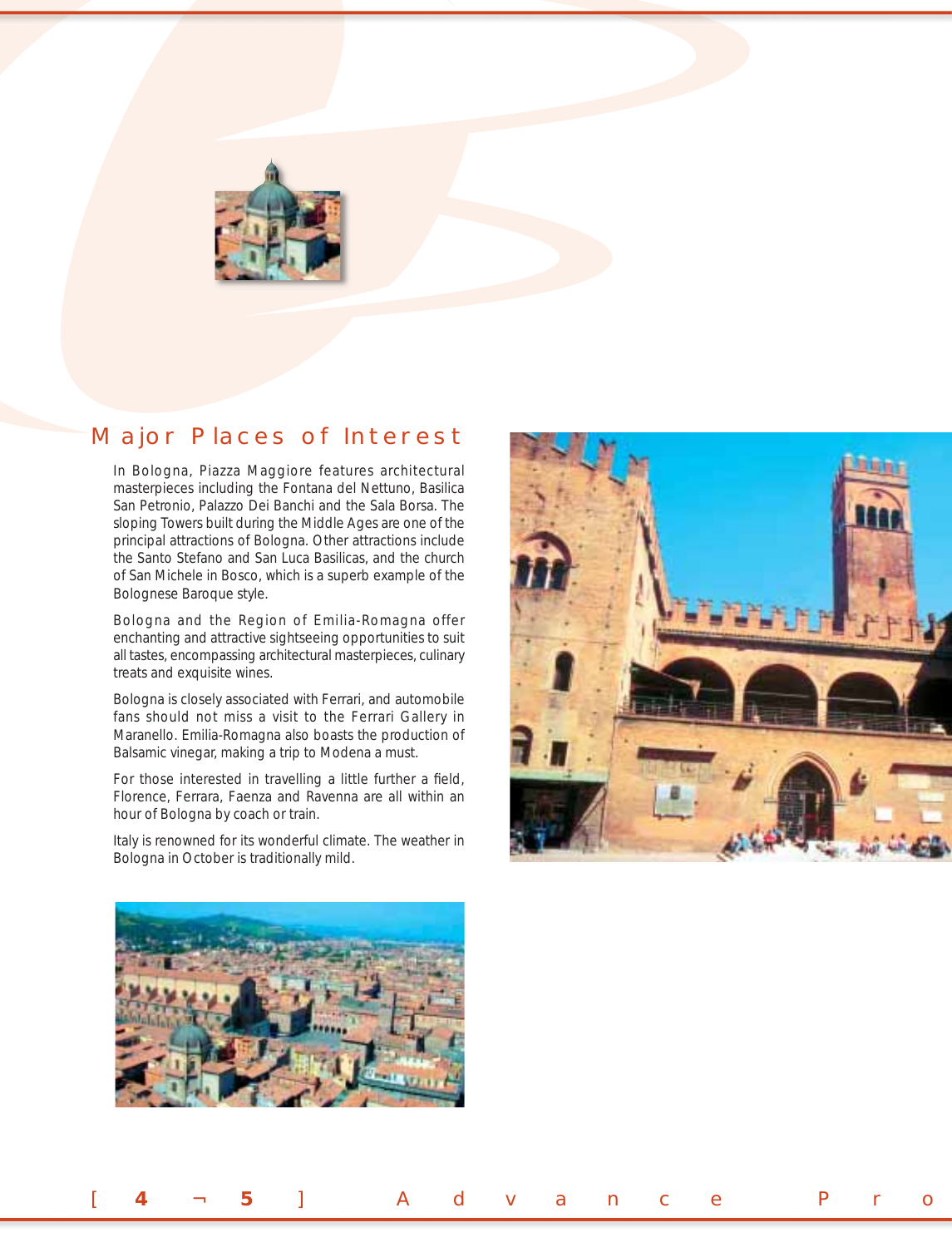## International Programme **Committee**

A distinguished Programme Committee has been formed to review extended abstracts, provide feedback on papers/presentations and chair sessions.

*The e-2003 Programme Committee includes*

- Prof. Albert Anghern, INSEAD, France
- Pete Bramhall, HP Laboratories Europe
- Paul Cunningham, IIMC, Ireland (IPC Chair)
- Kim Davis, SINTEF, Norway
- Mireille Edin, ADERA Service, France (Secretariat)
- Peter Fatelnig, European Commission, Belgium
- Prof. Joze Gricar, University of Maribor, Slovenia
- Dr Ingo Hussla, IZET, Germany
- Prof. Bernhard Katzy, CeTIM, Netherlands
- David Kennedy, Eurescom, Germany
- Christine Leurquin, SES GLOBAL, Belgium
- Mícheál Ó Foghlú, TSSG, WIT, Ireland
- Jonathan Sage, IBM Business Consulting Services, Belgium
- Prof. Paul Schoensleben, ETH Zurich, Switzerland
- Dr Philip Seltsikas, University of Surrey, UK
- Prof. Dan Shunk, University of Cork, Ireland
- Thomas Staneker, Alcatel, Belgium
- Richard Stevens, Gruppo Formula, Italy
- Prof. Roger Wallis, Royal Institute of Technology, Sweden
- Peter Weiss, FZI, Germany

# Organising Committee

- Silvana Muscella, METAWARE S.p.A, Italy
- Mireille Edin, Adera Service, France
- Miriam Cunningham, IIMC, Ireland



# Conference Secretariat

ADERA Service Mireille Edin 162, avenue Albert Schweitzer BP 196 – 33608 Pessac Cedex – France Fax: +33 (0) 556151160 e-mail: e2003@adera.fr

# The site agents

Bologna Congressi Convention and Travel Piazza Costituzione 5/e 40128 Bologna - Italy Tel: +39-051-6375111 Fax: +39-051-6375149 Convention and Travel website: http://www.conventionandtravel.it e-mail : info@conventionandtravel.it or sropa@conventionandtravel.it



### *Keynote speakers already include:*

- Frans de Bruïne, Director " Communications Networks, Security and software. Applications, " Information Society Directorate-General, European Commission.
- Luigi Gasparollo, Vice President and Managing Director of Qualcomm Europe
- Robin Gallimore, Director of HP Laboratories Europe
- Dave Snowden, Director of The Cynefin Centre for Organisational Complexity, IBM
- Mike Stone, Director of BT Stepchange, United Kingdom
- Yuha Ylä-Jääski, Head of Strategy Planning, Nokia Research Center
- Rosalie Zobel, Director " Components and subsystems. Applications, "
- Information Society Directorate-General, European Commission

# Conference Portal & Delegate Showcase **http://www.eChallenges.org**

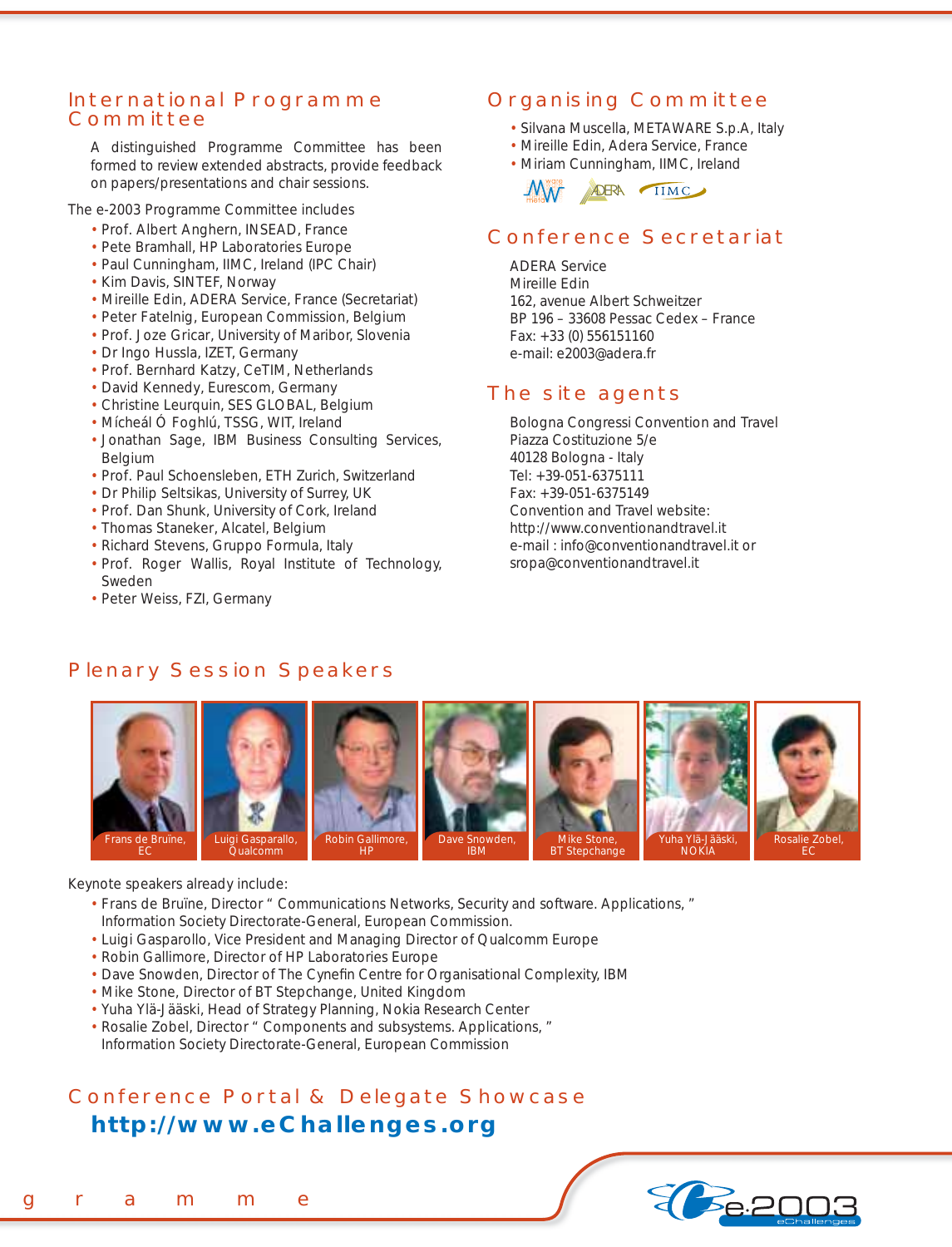

# Wednesday, October 22, 2003

# 08:00 Registration 09:00 Opening Plenary 1a

#### Chair: Frans De Bruine, European Commission, Belgium

#### **Welcome**

*Frans De Bruine, European Commission, Belgium* Complex Knowledge

Dave Snowden, Cynefin Centre for Organisational Complexity, *United Kingdom*

#### Trusting Me, Trusting You

*Mike Stone, BT Stepchange, United Kingdom*

e-Challenges - Considerations on End User's needs *Luigi Gasparollo, Qualcomm, Italy*

### 10:30 Coffee Break : Exhibition & Networking

### 11:00 Session 2a: e-Business - 1

Chair: Jorge Gasos, European Commission, Belgium

e-Business through Competence Profiling *Nikos Armoutis, Warwick Manufacturing Group, University of Warwick, United Kingdom*

Evolving e-Business Models: Lessons Learned from Two Industries

*Claudia Loebbecke, Dept. of Media Management, University of Cologne, Germany*

#### HARMONY - «A Collaborative Platform for Networked Startup Support»

*Katrin Reschwamm, Fraunhofer IFF, Germany*

#### CE-NET: A European Network of Excellence for Concurrent Enterprising - Lessons Learned

*Johann Riedel, University of Nottingham, United Kingdom*

#### 11:00 Session 2b: e-Work 1: Issues

Chair: Mícheál Ó Foghlú, Telecommunications Software & Systems Group, Waterford Institute of Technology, Ireland

### Office observations: Introducing the Concept of Technology Participation in ICT Development Projects

*Kenneth Kongsvold, SINTEF Industrial Management, Norway* Model-Based Reasoning and Case-Based Reasoning

Integration for Decision Support Systems *Andrew Lewis, Nemesia, France*

Use of Computers at Work, Computer Skills, and Productivity *Malcolm Brynin, Institute for Social and Economic Research, United Kingdom*

#### 11:00 Session 2c: Knowledge Management - 1: Market Prospects & Sustainability

Chair: Peter Fatelnig, European Commission, Belgium

Market Prospects, Business Needs and Technological Trends for Business Knowledge Management - the results *Jonathan Sage, IBM, Belgium*

Toward a Network Topology of the Knowledge Economy: Organisational Conditions of Knowledge Valorisation *Panagiotis Damaskopoulos, INSEAD, France*

#### 11:00 Session 2d: e-Government - 1: Policy Issues

### Chair: Paul Timmers, European Commission, Belgium

(R)e-Balancing government *Jeremy Millard, Danish Technological Institute, Denmark*

The demand side of e-Government: an international comparison

*Andreas Ligtvoet, RAND Europe, Netherlands*

Urban planning as an information system

*Bostjan Cotic, Urban planning Institute of the Republic of Slovenia, Slovenia*

e-Government and Intellectual Capital Building: A tentative modelling framework

*Ahmed Bounfour, RCS- Research on Competitive Strategies, France*

#### 11:00 Session 2e: Smart/Virtual Organisations - 1: Lessons

#### Chair: Joël Bacquet, European Commission, Belgium

Applying Seven E'S In e-Transformation To The Manufacturing Sector

*Shiromi Arunatileka, University of Western Sydney, Australia* Smartisan - Collaborative Services Enabled By Seamless Integration Of Virtual Artisans In Dynamic Networked **Organisations** 

*Jorge Oliveira, Alfamicro, Lda., Portugal*

Typology, Organisation And Management Of Virtual Enterprises: Results From Case Studies In Northern Germany *Ulrich Hausner, Gesellschaft für Technologieförderung Itzehoe mbH, Germany*

Towards Zero Management: A Best practice Action Learning Model

*Ted O'Keeffe, Waterford Institute of Technology, Ireland*

#### 11:00 Session 2f: SME Issues - 1: Lessons learnt

[ **6** ¬ **7** ] Advance Pro

Chair: Paul Cunningham, IIMC Limited, Ireland

Implementation of best practice e-Business strategies and solutions for SMEs - lessons learnt

Charlotte Pedersen, North Denmark EU-office, Belgium Facilitating the integration of SME's to supply networks with

lean IT solutions *Mikko Kärkkäinen, Helsinki University of Technology, Finland* ICT And e-Work In European SMEs.

*Patrizio Di Nicola, University of Rome La Sapienza, Italy*

### 11:00 Session 2g: Broadband and mobility - 1: Business models

Chair: Dave Broster, European Commission, Belgium

MEEST Mobile e-Commerce and e-Work Secured Transactions *Rigobert Foka, Thales Communications S.A., France*

Mobile Business Modelling - The Enabling Role of New Mobile Radio Technologies (3G) for Innovative, User Centric and Location Based M-Business Models

*Peter Laing, Research Institute for Operations Management (FIR), Germany*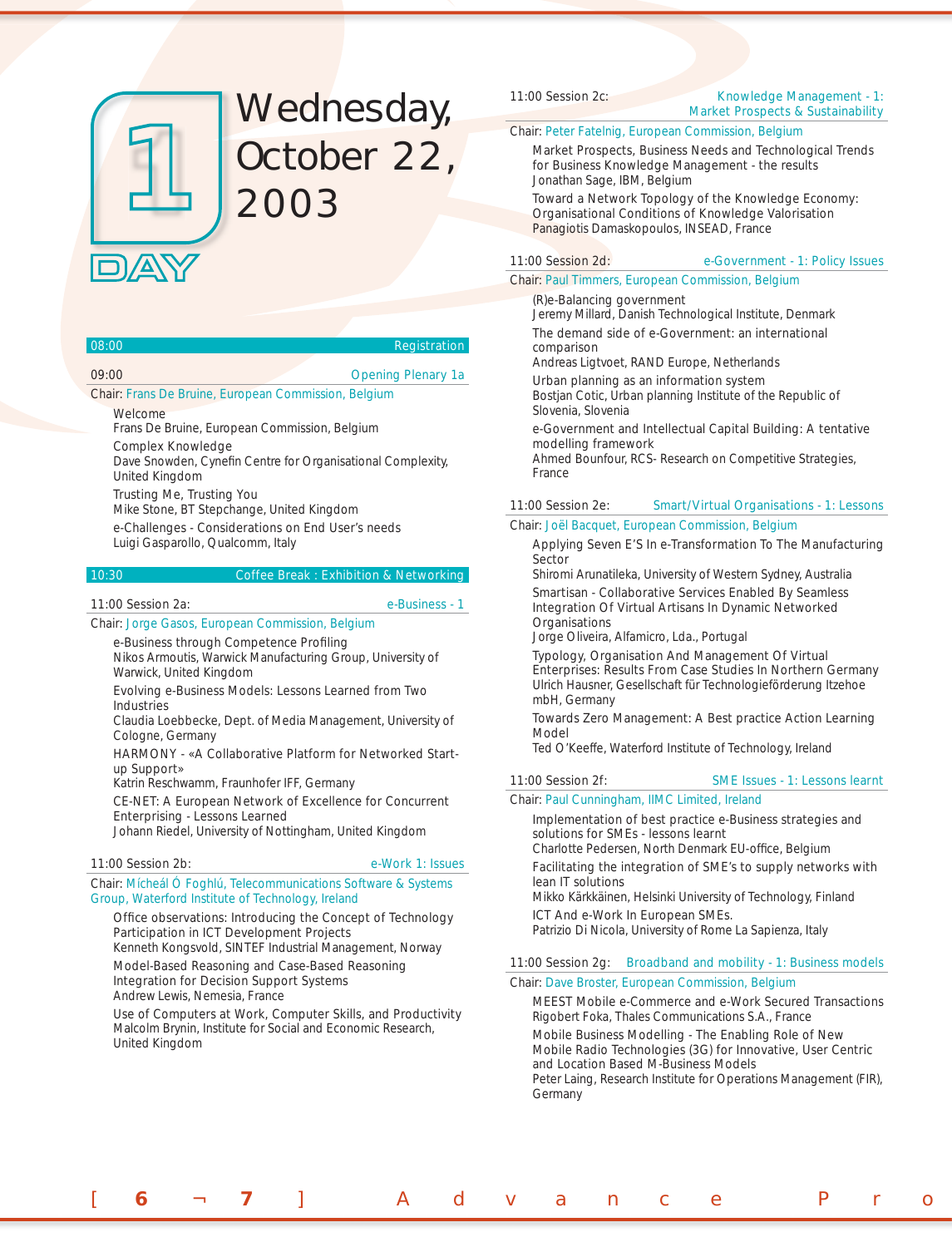Market development of future heterogeneous mobile networks - An economic simulation of competition and strategic behaviour

*Markus Lips, TU Dresden, Germany*

Discussion of Outer Business Model Issues in Open Mobile Access Network (OMAN) *Anastasia Garbi, EXODUS S.A., Greece*

#### 11:00 Session 2h: e-Learning - 1

### Chair: Albert Angehrn, INSEAD, France

Digital Inclusion: Best practices from e-Learning. *David Casacuberta, Transit Projectes, Spain*

Culturally sensitive e-Learning *Erberto Sandon, Metrics, Italy*

#### Executive Learning: the evolution of effective e-Learning architectures

*Nigel Courtney, Cass Business School, City of London, United Kingdom*

12:30 Lunch Time : Exhibition & Networking

14:00 Session 3a: e-Business - 2: CRM Applications

Chair: Joze Gricar, University of Maribor, Slovenia

Innovative Customer Relationship Management application for the Romanian Pharmaceutical sector *Matteo Colombo, SINEURA S.p.A., Italy*

Intelligent e-Assistance: a multiparadigm approach *Josefa Z. Hernández, Technical University of Madrid, UPM, Spain*

Improving e-Business effectiveness and customer satisfaction through an integrated platform for the development of personalised on-line services.

*Theodoros Kavalieros, EXODUS S.A., Greece*

CRM Implementation Experiences in Europe - Findings from an Empirical Study

*Michael Stender, Fraunhofer IAO, Germany*

### 14:00 Session 3b: Social Dynamics in Networked Organisations

### Chair: Bernhard Katzy, CeTIM, Germany

Agile supplier network configuration

*Burkhard Schallock, Fraunhofer IPK, Germany*

Using a network management framework to shape the management agenda of an organizational network under development

*Angeliki Poulymenakou, Eltrun - Athens University of Economics and Business, Greece*

Multimodal human like Computers

*Elisabeth den Os, Max Planck Institute for Psycholinguistics, Netherlands*

#### 14:00 Workshop 3c: The Future Challenges of Enterprise

# Knowledge Management - 1

Chair: Kathryn Cormican, CIMRU, NUI Galway, Ireland

#### Preparing An Enterprise For Knowledge Management: A Question Of Culture

*Manon van Leeuwen, FUNDECYT, Spain*

The role of ICT in transfering experience between projects *Lars E. Onsøyen, SINTEF Industrial Management, Norway*

#### 14:00 Session 3d: e-Government - 2

### Chair: Agnes Bradier, European Commission, Belgium

Take-up of e-Government in Europe *Charles Lowe, e-Forum, United Kingdom*

#### Benchmarking the Success of Regions in the Information Society - the BISER Surveys

*Karsten Gareis, empirica Gesellschaft für Kommunikations- und Technologieforschung mbH, Germany*

### Experiments with e-Voting technology experiences and lessons

Peter Van den Besselaar, Netherlands Institute of Scientific *Information - Royal Netherlands Academy of Science, Netherlands*

e-Forms applications for the public sector. Shifting Development effort from programmers to domain experts. *Stelios Gorilas, Archetypon S.A., Greece*

#### 14:00 Session 3e: Smart/Virtual Organisations - 2: Lessons

Chair: Ingo Hussla, Gesellschaft für Technologieförderung Itzehoe mbH; IZET Innovationszentrum Itzehoe, Germany

e-Business - An enabler for collaborative manufacturing in the Extended Enterprise *Sindre Bolseth, NTNU, Norway*

Road map for e-business implementation in Extended Enterprises *Jörg Martinetz, University Magdeburg, Germany* Resource Sharing among Enterprises. The «e-Sharing» approach. *Lito Baxevanaki, Intracom S.A., Greece*

## 14:00 Workshop 3f: e-Europe - IT Skills:

|  |  | <b>Challenging Europe's Economic Future - 1</b> |  |  |
|--|--|-------------------------------------------------|--|--|
|  |  |                                                 |  |  |

Chair: Peter Weiss, FZI Forschungszentrum Informatik Karlsruhe, **Germany** 

E.U. initiatives, policies and research programmes in the Area of ICT Skills: overall view. *Marina Manzoni Brusati, European Commission, Belgium*

DIGI-Q project, a innovative approach for introducing ICT skills in SMEs *Francesca Borga, AIP - Politecnico di Milano, Italy*

### 14:00 Session 3g Broadband and mobility - 2: Applications

#### Chair: Dave Broster, European Commission, Belgium

Cultural Location Based Information Services - Two Case Studies

*George Kouvas, EXODUS S.A., Greece*

A Mobile and Secure Ticketing Service

*Ioannis Mavroudis, EXPERTNET S.A., Greece*

#### FLAME2008 - Personalized Web Services for the Olympic Games 2008 in Beijing

*Bernhard Holtkamp, Fraunhofer Institute for Software and Systems Engineering (ISST), Germany*

14:00 Session 3h: e-Learning - 2: Regional Case Studies

#### Chair: Kim Davis, SINTEF, Norway

Nationwide Implementation of the Educational IT-Based System in Romania - a Success Story *Bogdan Neacsu, SIVECO Romania, Romania*

#### The e-Xquisite Corpse: Bridging distance and cultural gaps through Web-based Collaboration. The Kolleg Satellite Cluster Caracas

*Armando Montilla, Bauhaus Dessau Foundation, Venezuela* Change in Approach to Education on Czech Railways *Jiri Landa, Czech Railways, Czech Republic*

15:30 Coffee Break : Exhibition & Networking

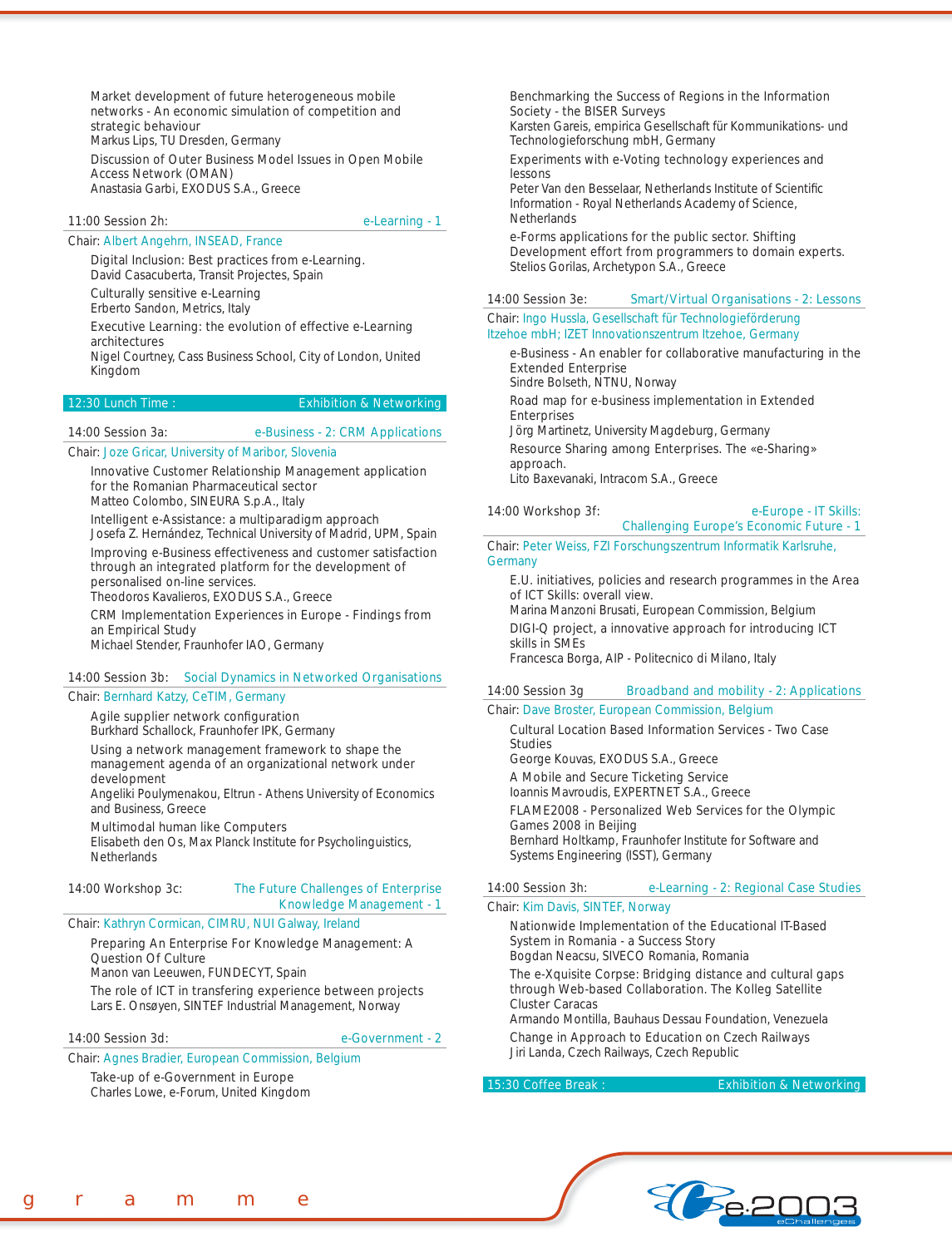16:00 Session 4a: e-Business - 3: Application Issues

#### Chair: Juan Prieto, European Commission, Belgium

Applying an e-Procurement system in Healthcare - OPUS. Case Study: Greece, Italy, Belgium

*Apostolos Kontogeorgis, PC SYSTEMS SA, Greece*

The role of Internet in procurement and fulfillment processes: a comparison of case studies

*Payaro Andrea, university of padua, Italy*

Personalized printing used as a One-to-One enabler *Christian Persson, Framkom Verksamhetsutveckling AB, Sweden*

Utilizing open-source technologies prevents vendordependent business solutions

*Thomas Schmidt, ACIN - TU-Vienna, Austria*

#### 16:00 Workshop 4b: The Workplace: a new environment for global business but, will it be a human workplace?

Chair: Pete Kercher, CLAC Centro Legno Arredo Cantú srl, Italy Co-Chair: Teresa De Martino, European Commission, Belgium

Challenges in the New Workplace

*Paul Wheeler, DEGW, United Kingdom*

Soft factors in the new ICT powered workspace *Irene López de Vallejo, Fundación TEKNIKER, Spain*

Design for All : focusing workspace design on user needs *Pete Kercher, CLAC Centro Legno Arredo Cantú srl, Italy*

#### 16:00 Workshop 4c: The Future Challenges of Enterprise Knowledge Management - 2

Chair: Kathryn Cormican, CIMRU, NUI Galway, Ireland

Inter-organisational Knowledge Sharing and Trading *Gregoris Mentzas, NTUA, Greece*

A Visual Approach to Transform Information to Knowledge Fiona Lettice, Cranfield University, United Kingdom

### 16:00 Workshop 4d: e-Government and local communities: a challenge in the path towards European identity and development

Chair: Giovanni Salizzoni, Municipality of Bologna, Italy

#### 16:00 Session 4e: Smart/Virtual Organisations - 3: Future Challenges for e-Europe

Chair: Philip Seltsikas, University of Surrey, United Kingdom

#### Requirement Driven Engineering in Collaborative **Environments**

*Oliver Klaar, Institut fuer Rechneranwendung (RPK), University of Karlsruhe, Germany*

#### Dynamic Peer-to-Peer Process Configuration in Virtual Engineering Organisations

*Axel Hahn, University of Oldenburg, Germany*

Virtual Domains in Multi-Layered Structures to Foster Competition and Service Diversity

*Matthias Pohler, Dresden University of Technology, Germany* e-Product Information: The Key to Integrating Supply Chain Activities in the Construction Process

*Gudni Gudnason, Icelandic Building Research Institute, Iceland*

### 16:00 Workshop 4f: e-Europe - IT Skills:

## Challenging Europe's Economic Future - 2

Chair: Peter Weiss, FZI Forschungszentrum Informatik Karlsruhe, **Germany** 

#### DynamITe - Dynamic ICT training of SMEs.

*Finn Kristensen, Inter-Service ApS, Denmark*

e-PICS - European certification services for IT professionals *Stig Arff, DND Den Norske Dataforenings Servicekontor AS, Norway*

16:00 Session 4g: Broadband and mobility - 3: Regional Case Studies

#### Chair: Joao Da Silva, European Commission, Belgium

Broadband Infrastructure and Rural Regional Development *Ottar Ohren, Molde University College, Norway*

Rural Communities & Broadband: Local Appropriation Of A Global Technology?

*Sarah Skerratt, University Of Newcastle, United Kingdom*

Going Mobile in the Åland Archipelago - Perceived Barriers and Drivers

*Christer Carlsson, IAMSR/Åbo Akademi University, Finland*

Broadband Access In The Community Of Madrid: Could The Market Bring On «An Information Society For All»? *José Luis Gómez Barroso, UNED (Universidad Nacional de Educación a Distancia), Spain*

#### 16:00 Workshop 4h: EU-Russia co-operation under FP6

Chair: Paul Drath, Singleimage Ltd., United Kingdom Co-Chair: Olivier Pascal, European Commission, Belgium

ADMIRE-P project: a tool for EU-Russia collaboration under IST FP6

*Olga Pekushkina, Singleimage Ltd., United Kingdom*

R&D potential of Privolzhsky Federal District for participation in IST FP6

*Alexander Ezhevskiy, University of Nizhny Novgorod, Russian Federation*

#### A framework for multi-level and multi-aspect modeling of complex objects and processes

*Igor Krivosheev, Ufa State Technical Aviation University, Russian Federation*

#### Pedagogical Agents in the Educational Multimedia for Children. Virtual Travel Around the Course of Natural Sciences

*Mikhail Morozov, Mari State Technical University, Russian Federation*

Knowledge representation by formal model language and its computer interpretation by intellectual modeling environment Stratum-2000

*Oleg Moukhine, Perm state technical university, Russian Federation*

[ **8** ¬ **9** ] Advance Pro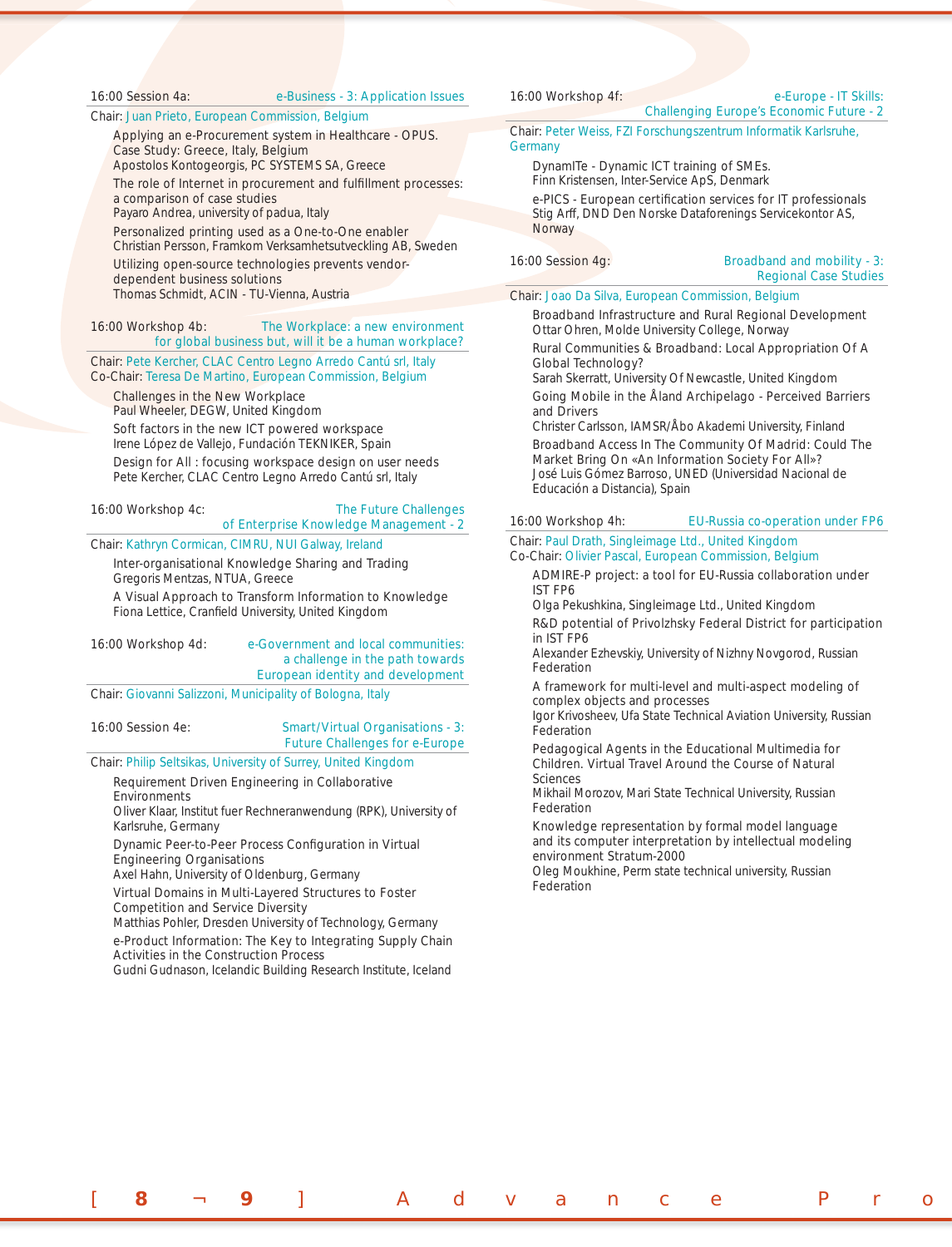

# Thursday, October 23, 2003

09:00 Session 5a: e-Business - 4: Industry Case Studies

#### Chair: John Nolan, European Commission, Belgium

Consolidated RTD results in Construction ICT: the ICCI achievements

*Ian E. Wilson, University of Salford, United Kingdom* ROADCON: roadmapping future RTD in Construction ICT

*Alain Zarli, CSTB, France*

Dematerialized Pharmaceutical Prescriptions in Mobile Internet Environment

*Andrzej P. Urbanski, Poznan University of Techology, Poland* Processing business in petrochemistry

*Cornel Resteanu, National Institute for R&D in Informatics, Romania*

09:00 Session 5b: e-Work - 2: SME Focused Solutions

### Chair: Philip Seltsikas, University of Surrey, United Kingdom

Creating The Flexible Office: Lessons Learned From Past

**Practices** *Leon Cremonini, RAND Europe, Netherlands*

Promoting e-Work in Remote Regions: Lessons from FlexWork *Frank Wilson, Interaction Design Ltd, United Kingdom*

Scoop - Sustained Competitiveness In Dynamic Networked Organisation Enabled By Innovative e-Work Processes *Alvaro Oliveira, Alfamicro, Portugal*

### 09:00 Session 5c: Knowledge Management - 2: Context

### Chair: Jonathan Sage, IBM, Belgium

Intercultural Communication Issues in Knowledge Management *Kim Davis, SINTEF, Norway*

SERGIO - An Interface for context driven Knowledge Retrieval *Christoph Kunz, Fraunhofer IAO, Germany*

Multilingual and Ontological Product Cataloguing Tool - User **Experiences** 

*Aarno Lehtola, VTT Information Technology, Finland* User Context Frameworks for Ambient Intelligence *Gökçe Banu Laleci, Middle East Technical University, Turkey*

### 09:00 Session 5d: e-Government - 3: Regional achievements

#### Chair: Alejandro Moya, European Commission, Belgium

#### e-Government: Safeguarding regional development with ICT - qualification for a whole sector

*Karin Drda-Kühn, media k GmbH for Fraunhofer IGD, Germany* e-ATC. A Local Public Transport Experience within IST

*Claudio Claroni, ATC S.p.A., Italy*

**INFOCITIZEN** 

*Ludovica Iarussi, Municipality of Colleferro, Italy*

e-Government Models: A Study In Greek Paradigms *Eleonora Ioulia Malama, Department of Applied Informatics, University of Macedonia, Greece*

#### 09:00 Workshop 5e: Networked Business in Virtual/ Smart Organisations Turning Knowledge Potential

Into Successful Products and Sustainable Business - 1

#### Chair: Bernhard Katzy, CeTIM, Germany

Virtual, Smart Organisations: Market prospects, Business Needs and Technological trends

*Maarten Botterman, Stichting RAND Europe, Netherlands* State-of -the -Art of Virtual Organisation Modelling *Bernhard Katzy, CeTIM, Germany*

#### 09:00 Session 5f: SME Issues - 2: Business Processes

# Chair: Joze Gricar, University of Maribor, Slovenia

Modelling SME Business Processes for the Integration of Information Systems across Industry Boundaries *Deemple Tailor, University of Surrey, United Kingdom*

The Application of a Process Based Model for IS Check-Up within SMEs

*Paolo Faverio, Università Cattaneo - LIUC, Italy*

The SMART SME Project: The establishment of Smart collaboration Forms among Inter-networked Manufacturing SMEs

*George Chryssolouris, Laboratory for Manufacturing Systems and Automation (LMS), Greece*

Enhanced modelling and planning for the Extended Enterprise *Paola Daniela Monari, SATA srl, Italy*

### 09:00 Session 5g: Broadband and mobility - 4: Network Issues

### Chair: Michael Ziegler, European Commission, Belgium

#### User Requirements for Seamless and Transparent Service **Discovery**

*Päivi Pöyry, Helsinki University of Technology, Finland*

Pricing Effect on Mobile Internet Uptake - The Free-G Trials *Charles Pangrazi, SchlumbergerSema, Netherlands*

A Consumer Centric Framework for Mobile Services and Applications

*Vaida Kadyte, Turku Centre for Computer Science, Abo Akademi University, Finland*

Applicability of XML-based Signaling for Resource Trading in Mobile Data Networks

*Daniel Kilper, Dresden University of Technology, Germany*

09:00 Session 5h: e-Learning - 4: Applications & Future Challenges

Chair: Ingo Hussla, Gesellschaft für Technologieförderung Itzehoe mbH; IZET Innovationszentrum Itzehoe, Germany

#### Dialogic And Argumentative Negotiation Educational **Software**

*Apostolos Kontogeorgis, PC Systems SA, Greece* Demands for flexibility in authoring and e-Learning platforms under the aspect of integrating simulation models

*Jochen Wittmann, University of Hamburg, Germany*

### Virtual Reality Technology - A Future Training And Educational Tool

*Angelos Amditis, Institute of Communication and Computer Systems, Greece*

10:30 Coffee Break : Exhibition & Networking

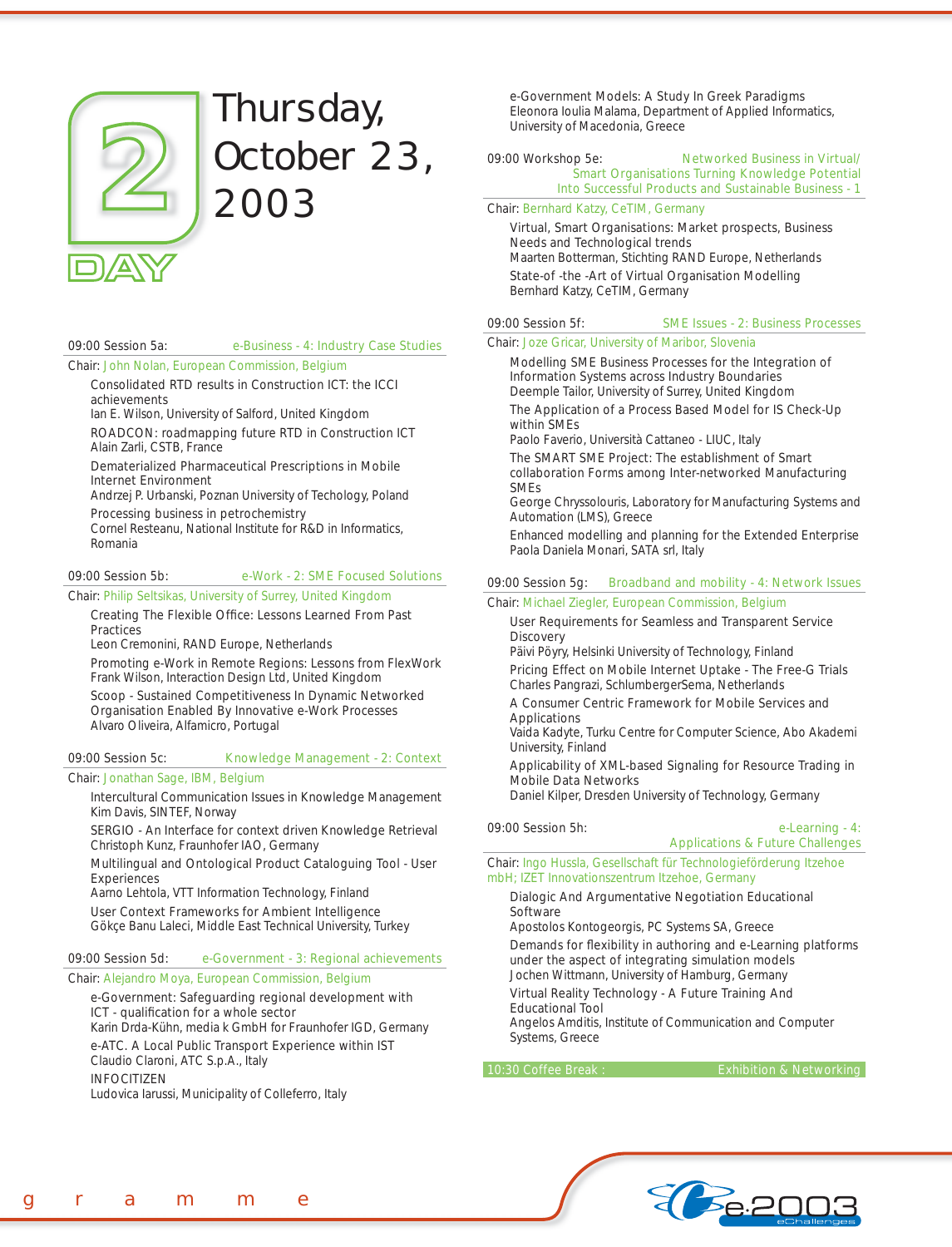#### 11:00 Session 6a: e-Business - 5: Interoperability

Chair: Mícheál Ó Foghlú, Telecommunications Software & Systems Group, Waterford Institute of Technology, Ireland

#### Moda-ML, an experience of promotion of a sectorial interoperability framework

*Nicola Gessa, Department of Computer Science, Italy*

Web Service Framework for Business Process Modelling and Legacy Systems Integration

*Odysseas Pyrovolakis, EXODUS S.A, Greece*

#### Best Practice of Inter-Enterprise Collaboration - a framework based on the SCOR methodology

*Herbert Heinzel, BTC Business Process Training Center Europe, Germany*

On Standardisation Requirements for Distributed Simulation in Production and Logistics *Markus Rabe, Fraunhofer IPK, Germany*

# 11:00 Session 6b: e-Work - 3: Future challenges for e-Europe

### Chair: Bror Salmelin, European Commission, Belgium

e-Work Challenges The e-Society Stile: Innovative Methods To Measure The Impact Of ICT On Work And Organisation *Monique Ramioul, Higher Institute for Labour Studies- Catholic University of Leuven, Belgium*

Better Enterprise Systems Implementation - easing e-Work and e-Commerce adoption

Ip-Shing Fan, Cranfield University, United Kingdom

Virtual Identities For Information Access And Delivery in Nomadic Computing

*Fabio Forno, Politecnico di Torino - DAUIN, Italy*

#### 11:00 Session 6c: Knowledge Management - 4: Knowledge Workers

Chair: Paul Hearn, European Commission, Belgium

A knowledge management platform for technology intensive industries

*René Bañares-Alcántara, University Rovira i Virgili, Spain*

Knowledge Management in engineering: supporting analysis and design processes in innovative industries *Yvonne Barnard, EURISCO International, France*

MILK: inspirational knowledge management for mobile knowledge workers

*Carla Valle, Fraunhofer FIT, Germany*

A Practical e-Working Application for Knowledge Product Support in SMEs *Sorli Mikel, LABEIN, Spain*

#### 11:00 Session 6d: e-Government - 4: Regional case studies

#### Chair: Fred Loeurng, European Commission, Belgium

e-Government in Catalonia: A Regional and European collaboration for Benchmarking

*Meya Montserrat, Generalitat de Catalunya, Spain* e-Government Benchmarking: A Regional Experience *Enrico Ferro, Istituto Superiore Mario Boella, Italy*

Bologna and the Citizen Card project

*Carlo Pentimalli, Laboratori Fondazione G. Marconi, Italy* ClipCard : smart card based system for traffic fines *François-Pierre Le Page, CLIPCARD S.A.S, France*

#### 11:00 Workshop 6e: Networked Business in Virtual/ Smart Organisation Turning Knowledge Potential Into Successful Products and Sustainable Business - 2

#### Chair: Bernhard Katzy, CeTIM, Germany

Web-enabled Smart Service Business Infrastructures *Manfred Hackl, ec3, Austria*

Research in Evolving Domains in Turbulent Environments: A Constructivist View and Practical Approach for Interaction between Industry and Academia *Patricia Wolf, Fraunhofer IAO, Germany*

#### 11:00 Session 6f: SME Issues - 3: Trading & Collaboration

#### Chair: Thomas Staneker, Alcatel, Belgium

The Elements of SME Collaboration within an Regional e-Marketplace Environment

*Mark Swift, University of Warwick, United Kingdom*

e-Business strategic framework for Micro-SMEs: application in a regional initiative *Aires Silva, Digital Partners, Portugal*

An Innovative Global Trade Platform For SMEs *Giordana Bonini, Democenter, Italy*

The ADIRA Case Study: how an industrial SME has effectively innovated by deploying advanced ICT technologies *Henriqueta Nóvoa, FEUP- Engineering Faculty of Porto, Portugal*

#### 11:00 Session 6g: Broadband and mobility -Future Challenges for e-Europe

Chair: Ragnar Bergstrom, European Commission, Belgium

Closing the Digital Divide - a Matter of Technical Equipment or Service Content?

*Bo Lennstrand, Gotland University, Sweden*

Support for e-Business Applications over Composite Radio Environments

*Panagiotis Demestichas, National Technical University of Athens, Greece*

Extreme Mobility Application Platform (X.MAP) *Francesco Catini, DMR Consulting, Italy*

#### Solving the 3G content dilemma as a prerequisite for traffic generation

*Ulf Blomqvist, Royal Institute of Technology (KTH) - Media Technology & Graphic Arts Research Group, Sweden*

11:00 Session 6h: Media and entertainment - 1: Content Issues

### Chair: Roger Wallis, Royal Institute of Technology, Sweden

#### Entertainment films for education in the age of analogue and digital televisionn

*Michael Mangold, ZKM Center for Art and Media, Institute for Media and Economics, Germany*

### Diversity of offerings - a profit-making strategy for media content in digital networks (the example of the music industry)

*Anders Edström Frejman, Royal Institute of Technology, KTH, Stockholm, Sweden, Sweden*

#### CodeMeter: A new Digital Rights Management system for protection and measurement of use of software and digital content

*Oliver Winzenried, WIBU-SYSTEMS AG, Germany*

[ **1 0** ¬ **1 1** ] Advance P

12:30 Lunch Time : Exhibition & Networking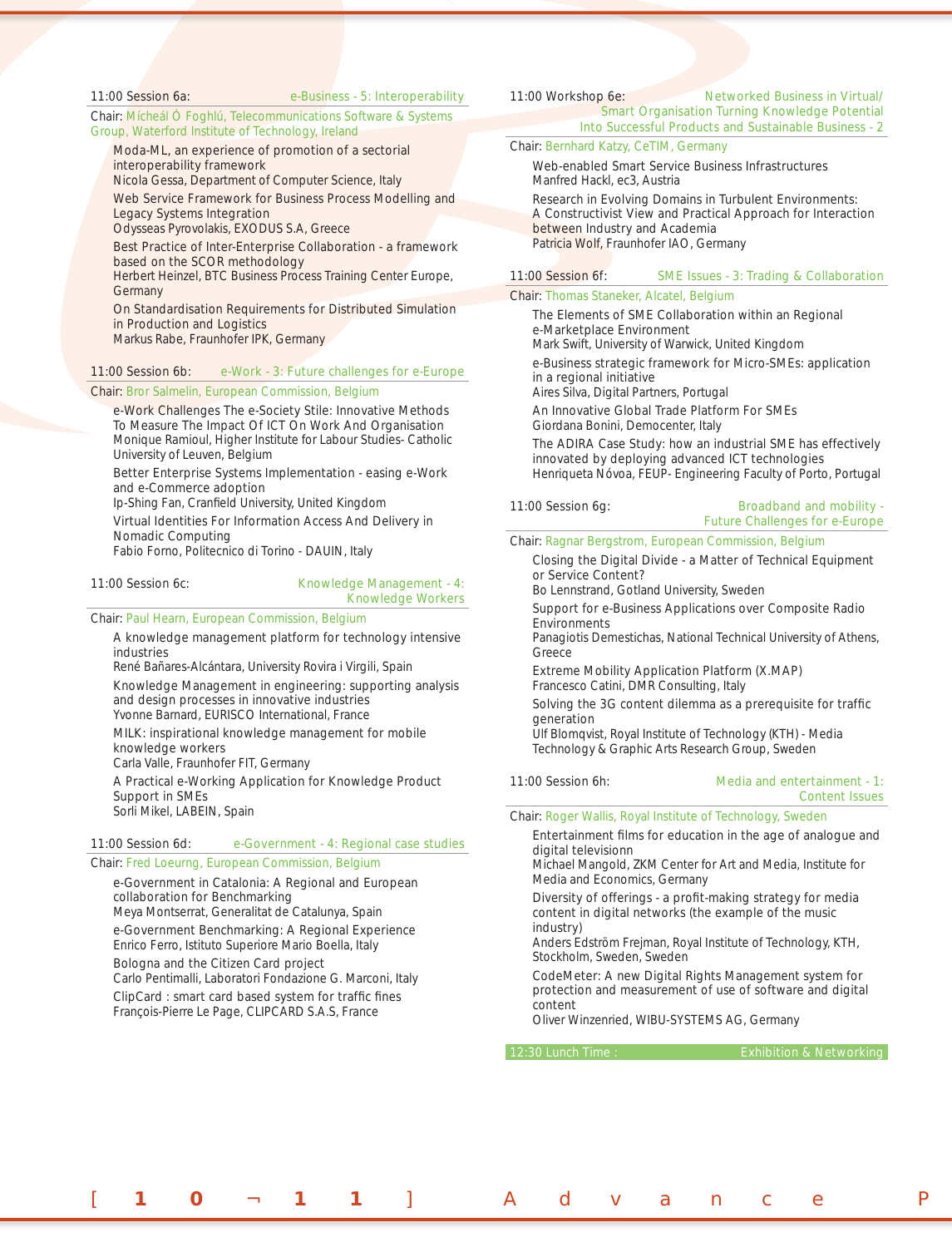#### 14:00 Session 7a: e-Business - 6: Future Challenges for e-Europe

Chair: Angelos Ktenas, European Commission, Belgium

#### Application of Business Process Modelling to Assess the Impact of Process Change

*Radmehr Monfared, Loughborough University - UK, United Kingdom*

#### A Market Simulator for Analysing Agent Market Strategies

*Maria João Viamonte, Instituto Superior de Engenharia do Porto, Portugal*

The role of business process and IT outsourcing in development of e-Commerce in Europe

*Damir Trninic, Post Serbia, Center for e-Business, Yugoslavia*

Challenges for economic assessment of electronic commerce *Tadas Sarapovas, Kaunas University of Technology, Economics and Management Faculty, Lithuania*

#### 14:00 Workshop 7b: Future Workplaces: Supporting Mobile User and Worker - 1

Chair: Terrence Fernando, University of Salford, United Kingdom Co-Chair: Teresa De Martino, European Commission, Belgium

Business Visions and Demands for Future Workplaces *Yves Baudier, EADS CCR, France*

Co-operative Workplaces - Workspaces for the Future *Rolf Reinema, Fraunhofer SIT, Germany*

Service Frameworks for Mobile Context-aware Applications *Johan Koolwaaij, Telematica Insituut, Luxembourg*

14:00 Session 7c: Distributed Applications

#### Chair: Jacques Bus, European Commission, Belgium

Semantic Content Management: Problems, Concepts and Solutions

*Anton Zamolotskikh, IIMC International Information Management Corporation, Ireland*

#### A Distributed Workflow Management System for Networked **Organisations**

*Clara Pezuela, SchlumbergerSema, Spain*

Adapt Project for Automatic Data Transfer *Carla Graziani, NICA s.r.l., Italy*

14:00 Workshop 7d: e-Democracy and Participation - 1: Scenarios

Chair: Jesse Marsh, Atelier Studio Associato, Italy Co-Chair: Guiseppe Zilioli, European Commission, Belgium

### Interactive Decision Making

*Auli Keskinen, Finland Futures Research Centre, Finland* The Discourse on e-Democracy: Where are we Heading?

*Bernard Corbineau, DESS MITIC, France*

Empowering Virtual Communities with Mobility *Olli Pihlajamaa, VTT Information Technology, Finland*

#### 14:00 Session 7e: Multimodal and collaborative work environments

#### Chair: Wolfgang Boch, European Commission, Belgium

Process Modelling and e-Transformation for Small to Medium Size Enterprises

*Phillip Kazanis, University of Western Sydney, Australia* Extended products in one-of-a-kind product delivery and

service networks *Kim Jansson, VTT Industrial Systems, Finland*

#### Application of the agent system method in managing design process task

*Zenobia Weiss, Poznan University of Technology Institute of Mechanical Technology, Poland*

#### 14:00 Session 7f: SME Issues - 4: ASP Challenges

Chair: David Kennedy, Eurescom, Germany

A roadmap for ASPs

*Sylvie Feindt, SFC, Belgium*

Webhosting for SMEs, a European Wide Study

*Lars Hansen, IZET Innovationszentrum Itzehoe, Gesellschaft für Technologieförderung Itzehoe mbH, Germany*

When Internet 'Connectivity' does not equal e-Business 'Reactivity' - the e-Business transition and ASP challenge of the European SME.

*Lisa K Brown, University of Surrey, United Kingdom*

### 14:00 Workshop 7g: Privacy, security

# and trust applications of e-Government

Chair: Maarten Botterman, Stichting RAND Europe, Netherlands Co-Chair: Anyan Varghese, European Commission, Belgium

Identity Management Systems (IMS): challenges from their use in e-Government applications *Ioannis Maghiros, IPTS, Spain*

Approaching secure and trustful e-Government applications: technology won't make it alone !

*Maria A. Wimmer, University of Linz, Institute of Applied Computer Science, Austria*

Technological solutions to protect privacy in e-Government *Edwin Horlings, RAND Europe, Netherlands*

#### 14:00 Session 7h: e-Logistics

#### Chair: Thomas Staneker, Alcatel, Belgium

An e-Business Approach to Management of Flexible Collective Transport: the Flexible Agency for Demand Responsive Collective Transport *Marco Boero, Softeco Sismat SpA, Italy*

Logistic Service Manager (LSM), a SMEs focused e-Logistics service

*Marina Melissari, SGL Logistica S.r.l., Italy*

An EDI System for the exchange of Digitally Signed Customs **Documents** 

*Pierpaolo Baglietto, DIST, University of Genoa, Italy*

15:30 Coffee Break : Exhibition & Networking

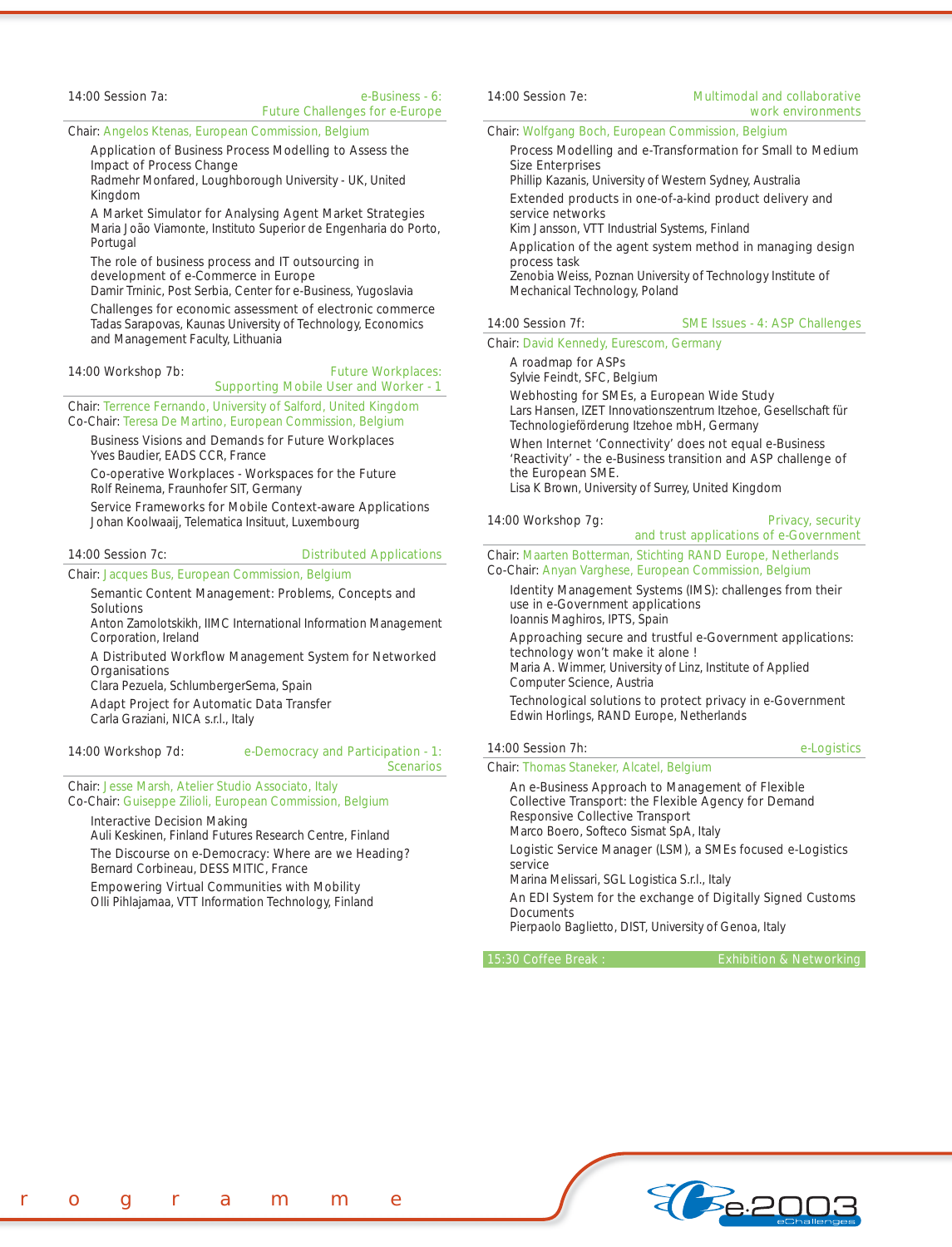#### 16:00 Tutorial 8a: ebXML

### Chair: Asuman Dogac, Middle East Technical University, Turkey

#### Exploiting Semantic of Web Services through ebXML Registries

*Asuman Dogac, Middle East Technical University, Turkey* openXchange - Automated Business Process Integration using ebXML

*Henning Hinderer, Fraunhofer IAO, Germany*

#### 16:00 Workshop 8b: Future Workplaces:

# Supporting Mobile User and Worker - 2

Chair: Terrence Fernando, University of Salford, United Kingdom Co-Chair: Teresa De Martino, European Commission, Belgium

#### An Architectural Perspective on the Future of Workspace *Paul Wheeler, DEGW, United Kingdom*

Human Factors Challenges for Future Workspaces *John Wilson, University of Nottingham, United Kingdom*

Visual Displays for Future Workplaces

*Pol T. Descamps, BARCO (Projection) NV, Belgium*

#### 16:00 Workshop 8c: Devices, Desires or Distrust:

encouraging the use of e-Commerce

### Chair: Kathy Keeling, UMIST, United Kingdom

e-Tampere Programme: A Case Study *Maria Mäntymäki, e-Business Research Center, eBRC, Finland* Redbricks Online: A Case Study *Ben Houghton, RedbricksOnline Ltd, United Kingdom* Privacy and Security Enhancing Methods: Use, abuse, attitudes and social marketing *Kathy Keeling, UMIST, United Kingdom*

#### 16:00 Workshop 8d: e-Democracy and Participation - 2: Case studies

Chair: Auli Keskinen, Finland Futures Research Centre, Finland Co-Chair: Grazyna Wojcieszko, European Commission, Belgium

#### Varkaus Mobile Panel

*Marja-Liisa Viharä, TeliaSonera, Finland* Primary Elections in Palermo: a Case Study *Jesse Marsh, Atelier Studio Associato, Italy*

An Internet Radio for European Debate *Thanos Contargyris, CIED Go-On c/o Dialogos, Greece*

### Planning networks for local development

*Marisa Cengarle, Forum Cooperazione e Tecnologia, Italy*

16:00 Workshop 8e: e-Logistics: The Unified Protocol

#### Chair: Paul Schoensleben, ETH Zurich, Switzerland

A project of research and realisation of a Transport Unified Protocol prototype for goods to be delivered *Paolo Serra, SGL Logistica, Italy* Experiences in ebXML-based interoperability *Flavio Bonfatti, University of Modena and Reggio Emilia, Italy*

#### 16:00 Session 8f: SME Issues - 5: Regional Perspectives

#### Chair: Kim Davis, SINTEF, Norway

VeRDI - an e-Business programme in Norway focusing on SME sector Good practice and lessons learnt *Eivind Petershagen, The norwegian industrial and regional development fund - SND, Norway*

The e-Business process in agriculture: a view of the infrastructure

*Vilija Juceviciene, Lithuanian University of Agriculture, Lithuania* Regional Technology - the next step forward

*Anne Waywell, CSC Computer Sciences Lts, United Kingdom*

Disparities between Business-to-Business and Business-to-Consumer SME expectations and experiences of e-Commerce *Donna Black, e)Commerce Innovation Centre, United Kingdom*

[ **1 2** ¬ **1 3** ] Advance P

16:00 Workshop 8g: Experiences at the frontier of virtual marketing: e-CRM and e-Buyers in Europe

Chair: W. Edward Steinmueller, SPRU - Science and Technology Policy Research, University of Sussex, United Kingdom

Experiences at the frontier of virtual marketing: e-CRM in Europe

*Gabriella Cattaneo, Databank Consulting, Italy*

Emerging trends in customer relation management using ICT: financial services

*Rosanna Lifonti, Databank, Italy*

Employment Implications of e-CRM *Stefan Lilischkis, empirica GmbH, Germany*

A European Panel Approach of the e-Consumer *David Flacher, GET/ENST - EGSH, France*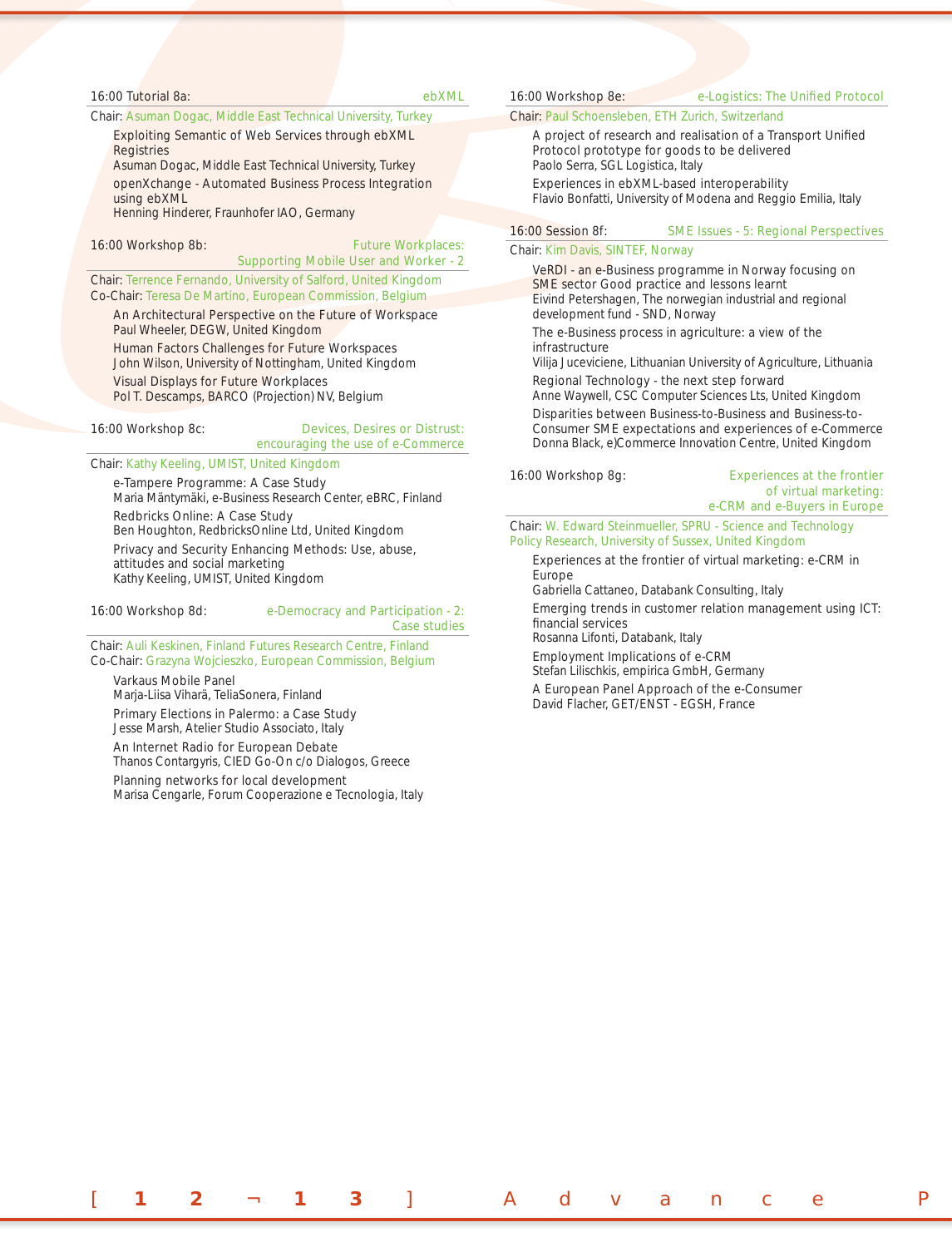

# Friday, October 24, 2003

### 09:00 Workshop 9a: Interoperability Today and Tomorrow - Vision Goals and Obstacles - 1

Chair: Richard Stevens, Gruppo Formula, Italy

Interoperability: The Public Administration Perspective *Giovanni Manca, A.I.P.A., Italy*

Interoperability enabling networked businesses in the Information Society Technologies R&D programme *Joël Bacquet, European Commission, Belgium*

### 09:00 Workshop 9b: Grid enabled, Collaborative and Multimodal Working Environments - 1

Chair: Isidro Laso, European Commission, Belgium

Collaborative Work Environments Research Challenges, Visions, Technologies

*Michael Matthiesen, University of Stuttgart - IPVS, Germany* Collaborative Knowledge Management and Multimodal Consumption

*Miguel Borras Merli, antara information technology s.l., Spain* Collaboration through hybrid (human and artificial) agent societies.

*Sylvain Surcin, Ibermática, Spain*

GRID-Collaboration in the Mobile Environment *Marcel Graf, IBM Zurich Research Laboratory, Switzerland*

#### 09:00 Session 9c: Media and entertainment - 2: Cultural Issues

Chair: Roger Wallis, Royal Institute of Technology, Sweden

Interactive immersive graphics for promoting Cultural Heritage *Antonella Guidazzoli, CINECA, Italy*

How to deal with cultural heritage content: CHERI project, an example

*David Luigi Fuschi, GIUNTI Interactive Labs, Italy*

VeGame: ubiquitous games for improving interaction with the heritage

*Francesco Bellotti, DIBE - University of Genoa, Italy*

#### 09:00 Session 9d: e-Government - 5: Regional Case Studies

Chair: Athanassios Chrissafis, European Commission, Belgium Co-Chair: Tiziana Arcarese, European Commission, Belgium

#### Albacete e-Gov: A Project for e-Administration Implantation in Albacete Town-Council

*Jose A. Gallud, University of Castilla-La Mancha, Spain*

The DGI Portal

*Lionel Ferembach, Thales-is, France*

Local e-Government: how useful is a digital cities rationale *Luis Borges Gouveia, University Fernando Pessoa, Portugal* Comprehensive Networking for Research and Education in Vietnam *Oliver Popov, Mid Sweden University, Sweden*

09:00 Workshop 9e: FP6 - Results of the First Call

Chair: Peter Fatelnig, European Commission, Belgium

09:00 Session 9f: SME Issues - 6:

Future Challenges for e-Europe

Chair: Michael Niebel, European Commission, Belgium

INDIC@TOR 'A cross-cultural study on the measurement and development of employability of ICT-professionals in small and medium-sized companies'

*Esther Van der Schoot, University of Twente, Netherlands* The STRELNET Model: A proposed for analysing and strengthening cluster relations in a territory. *Enrique Masiá Buades, Universidad Politécnica de Valencia,* 

*Spain*

Towards Competitive SME Production Networks Using Intelligent Semantic-Based Brokering *Gerhard Wickler, University of Stuttgart, Germany*

Self-Consulting IT Systems - A Novel Approach to Increase the Acceptance of IT Systems in SMEs *Michael Ryba, University of Stuttgart, Germany*

09:00 Session 9g: Trust and Confidence

Chair: Pete Bramhall, Hewlett-Packard Laboratories, United Kingdom Co-Chair: Andrea Servida, European Commission, Belgium

The role of increased transparency on trust: a comparative case study of b2b e-Business systems implementation Belén Icasati-Johanson, University of Sheffield, United Kingdom Next generation trusted third party services - Some experiences from Sweden and The ChamberSign project *Nicklas Lundblad, St Anna Research Institute, Sweden*

Software and Fundamental Rights: Analysing Software Regulation in Light of the Right to Freedom of Expression. *Boris Rotenberg, European University Institute, Italy*

10:30 Coffee Break : Exhibition & Networking

11:00 Workshop 10a: Interoperability Today and Tomorrow - Vision Goals and Obstacles - 2

Chair: Richard Stevens, Gruppo Formula, Italy

A Manufacturing B2B Interoperability Testbed

*Nenad Ivezic, National Institute of Standards and Technology, United States*

IDEAS - Interoperability for the Development of Enterprise Applications and Software *Guy Doumeingts, GRAISOFT, France*

#### 11:00 Workshop 10b: Grid Enabled, Collaborative and Multimodal Working Environments - 2

Chair: Isidro Laso, European Commission, Belgium

Collaborative Work in the Shoe Industry

*Enrique Montiel, Instituto Technolgico Del Calzado Y Conexas - INESCOP, Spain*

Collaboration in Virtual Engineering.

Industrial Case - Automotive Development *Jivka Ovtcharova, Adam Opel AG, Germany*

The GRID for e-Collaboration and Virtual Organisations *Josep Valles, SchlumbergerSema, Spain*



rogramme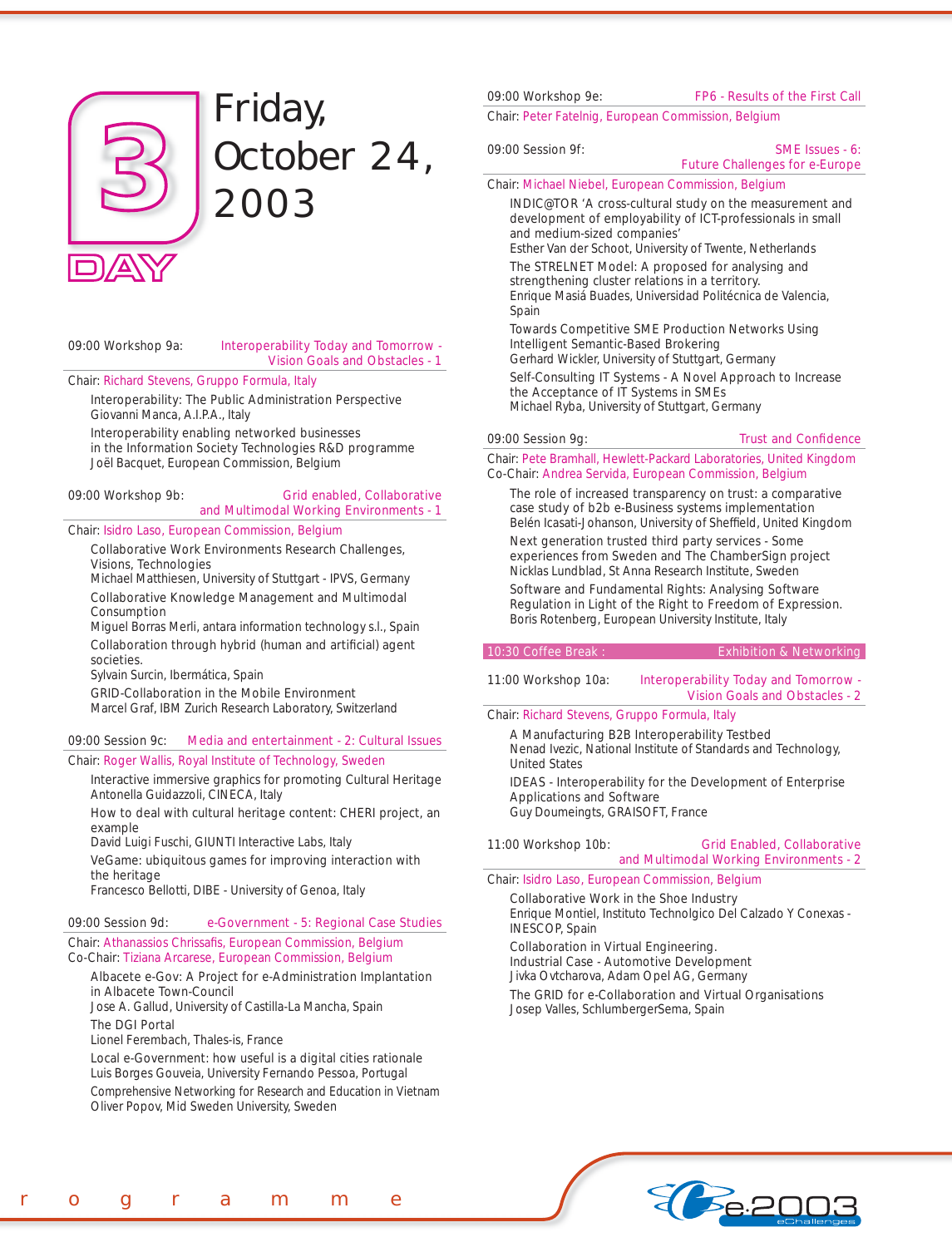#### 11:00 Workshop 10c: PRODCHAIN

#### Chair: Paul Schoensleben, ETH Zurich, Switzerland Co-Chair: Volker Stich, FIR RWTH-Aachen, Germany

#### Supporting SME participating successfully in Production Networks - PRODCHAIN

*Martin Weidemann, Research Institute for Operations Management (FIR) at RWTH Aachen, Germany*

Lean Benchmarking with clustered company prototypes *Andreas Sennheiser, ETH-Center for enterprise sciences (BWI), Switzerland*

#### Identification of Performance Improvement Strategies in Production Networks

*Matthias Schnetzler, ETH Center for Enterprise Sciences (BWI), Switzerland*

### 11:00 Session 10d: e-Government - 6: Security & Interoperability

Chair: Pete Bramhall, Hewlett-Packard Laboratories, United Kingdom Co-Chair: Gareth MacNaughton, European Commission, Belgium

DNSSEC - A Secure Infrastructure for e-\*

*Peer Wichmann, Universität Karlsruhe, Germany*

Trusted Identity Management - a challenge to governments and businesses

*Lia Borthwick, BT, United Kingdom*

An Architecture for Integrating Heterogeneous Administrative Services into One-Stop e-Government *Dimitris Gouscos, e-Government Laboratory, Univ. of Athens, Greece*

11:00 Workshop 10e: FP6 - Results of the First Call

Chair: Joël Bacquet, European Commission, Belgium

#### 11:00 Workshop 10f: Newcomers and FP6, how can they approach EC RTD? IDEAL-IST

Chair: Roland Pleger, German Aerospace Center (DLR), Germany

How research project co-ordinators choose partners for IST proposals

*Paul Drath, Singleimage Ltd., United Kingdom*

Framework Partnering with a Stranger *Maria Goreczna, ASM Market Research and Analysis Centre Ltd, Poland*

#### 11:00 Workshop 10g: Ktweb.org - The Future of Semantic Web

Chair: Steve Glangé, Project KTweb, Luxembourg Semantic Web technologies in FP6

*Laurie Causton, ERIN s.a., Luxembourg* The Semantic Web in industry

*V. Richard Benjamins, Intelligent Software Components, S.A., Spain*

#### 12:30 Lunch Time : Exhibition & Networking

#### 13:30 Closing Plenary 11a

Chair: Rosalie Zobel, European Commission, Belgium

Coping with the e-Challenges Ahead

*Rosalie Zobel, European Commission, Belgium* The Information Utility - Future Challenges and Opportunities

*Robin Gallimore, HP Laboratories Europe, United Kingdom*

Mobility - adding value to corporate and consumer services *Yuha Ylä-Jääski, Nokia Research Center, Finland*

#### 15:00 Closing Plenary 12a: Future e-Challenges -

Discussion of workshop findings

Chair: Paul Cunningham, IIMC Limited, Ireland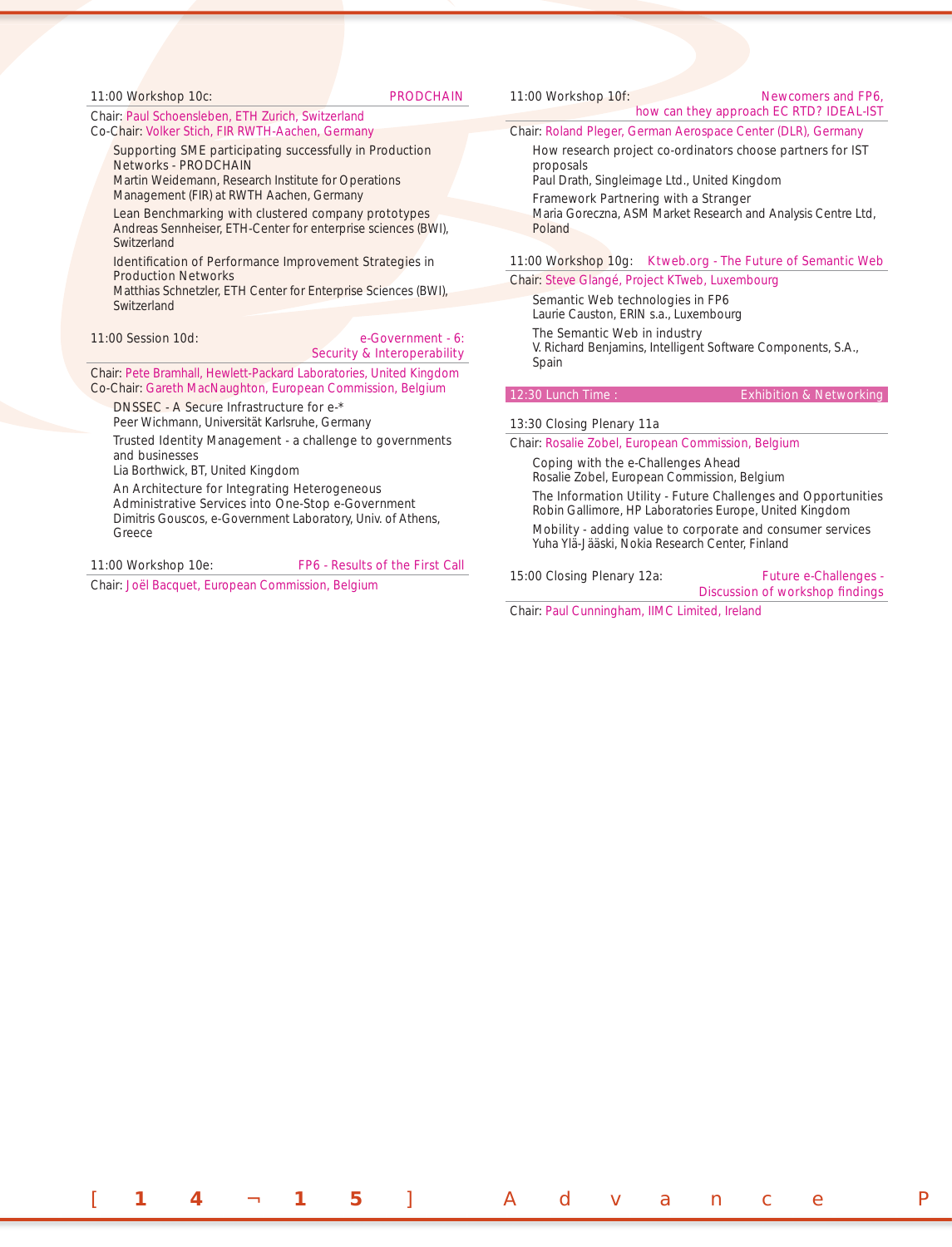# e-2003 eChallenges

**Annual Conference**  Palazzo Re Enzo - Piazza Nettuno Bologna *Italy*

# **22 – 24 October 2003**

### *To register for the conference,* one form is needed for each person registered. Delegates and authors may either register online via the

portal or download the form at **http://www.eChallenges.org**. Delegate and author may complete one registration form (overleaf) and send it to the Conference Secretariat by fax or postal mail or e-mail to: e2003@adera.fr

# *This registration form may be photocopied.*

# *The Conference fee includes:*

- ¬ entrance to all plenary and parallel sessions
- ¬ entrance to demonstrations and displays

Registration information

- documentation with proceedings on CD-Rom
- two volume book (worth over 200 euros) with text of all papers
- three luncheons and refreshments at morning and afternoon breaks
- ¬ cyber café facilities
- evening cocktail
- gala reception
- transfers from the airport to designated hotels and from conference site to airport

### *Terms and Conditions*

- 1. All authors who are presenting a paper at eChallenges e-2003 must complete their payment registration by 15 July 2003, prior to the papers going to the publisher
- 2. In the case where a paper is jointly authored, the presenter of the paper is considered to be the author/presenter from a payment registration point of view. All additional co-authors are considered to be delegates
- 3. Delegates' fees must be paid before admission to the conference and display area
- 4. There is no refund for cancellations but substitutions may be made at any time prior to the event
- 5. Each individual must be registered separately
- 6. Payment may be made by credit card or bank transfer. Payments made by bank transfer must be net of any bank charges and the payment instruction should refer to "e-2003 Conference" together with your name and organisation
- 7. Upon registration on-line by credit card, an automated e-mail will acknowledge that you have registered and have been directed to a secure server to process your credit card payment. Upon confirmation that payment has cleared either by credit card or bank transfer, the Conference Secretariat will issue a letter of confirmation and an invoice
- 8. The registration desk will be open at the Palazzo Re Enzo from Tuesday 21 October 2003 from 16:00 to 20:00 and during normal conference hours
- 9. Presenting authors and delegates will receive their conference documentation, proceedings and badge upon registering with the Conference Secretariat in Palazzo Re Enzo



### The e-2003 Conference Secretariat ADERA SERVICE

E-mail: e2003@adera.fr Invoice inquiry: sere@adera.fr Fax: + 33 (0)5 56 15 11 60 Phone: + 33 (0)5 56 15 11 98 / 99 / 61

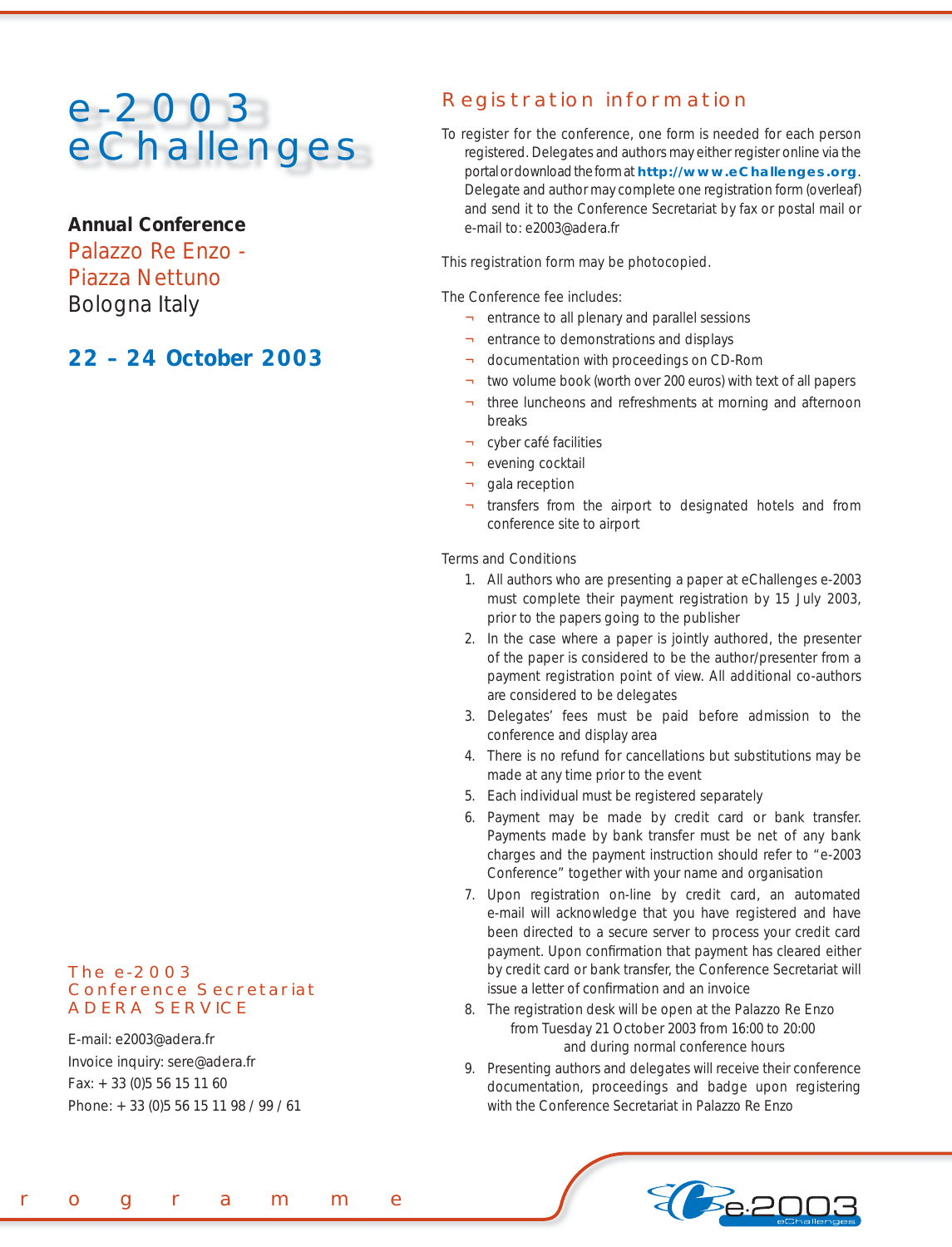# e-2003 Registration orm

Alternatively, use the secured on line registration and **Exercise 2 Constant Constant Constant Constant Constant Constant Constant Constant Constant Constant Constant Constant Constant Constant Constant Constant Constant C** payment: **http:// www.eChallenges.org**

# Your References

This form must be filled in and returned with payment to :

ADERA Service (e-2003) B.P. 196 - 33608 Pessac Cedex - France Fax: + 33 5 56 15 11 60

| Title                 | <b>First Name</b>                                                                                                                                                                                                                                                                    | Surname                           |
|-----------------------|--------------------------------------------------------------------------------------------------------------------------------------------------------------------------------------------------------------------------------------------------------------------------------------|-----------------------------------|
| Organisation          |                                                                                                                                                                                                                                                                                      |                                   |
| <b>Adress</b>         |                                                                                                                                                                                                                                                                                      |                                   |
| <b>Post Code</b>      | City                                                                                                                                                                                                                                                                                 | <b>Country</b>                    |
| <b>Phone</b>          |                                                                                                                                                                                                                                                                                      | Mobile (for secretariat use only) |
| Fax                   |                                                                                                                                                                                                                                                                                      | e-mail                            |
| Please select on box: | Author                                                                                                                                                                                                                                                                               | Delegate                          |
|                       | <b>Invoice to:</b> (if different from above)<br><u>Andrea de la contrada de la contrada de la contrada de la contrada de la contrada de la contrada de la contrada de la contrada de la contrada de la contrada de la contrada de la contrada de la contrada de la contrada de l</u> |                                   |

 $\Box$  Please exclude my contact details from the participants' list

# Conference fee

Authors' Fees *(due by 15 July 2003)*

| $\int$ AII countries except 1 and 2 (see below) | $\epsilon$ 500                      |
|-------------------------------------------------|-------------------------------------|
| $\int$ Candidate Countries <sup>1</sup>         | $\in \mathcal{A} \cap \Omega^{\mu}$ |
| $\int$ Newly Independent States <sup>2</sup>    | $\in$ 400 $^{\circ}$                |

*1 Bulgaria, Cyprus, Czech Republic, Estonia, Hungary, Latvia, Lithuania, Malta, Poland, Romania, Slovakia, Slovenia, Turkey*

*2 Armenia, Azerbaijan, Belarus, Georgia, Kazakhstan, Kyrgyzstan, Moldova, Russia, Tajikistan, Turkmenistan, Ukraine, Uzbekistan ¤ Discounted fee subsidised by the eChallenges Consortium*

Delegates' Fees *(due by 31 July 2003)*

| ∫Early bird - up to 31 July 2003 | $\epsilon$ 550 |
|----------------------------------|----------------|
| $\Box$ Full Fee                  | €685           |

*All Conference Fees include Italian VAT@20%*

# Payment

Payment must be made in Euros  $(\epsilon)$  net of any bank charges. Please tick the box to select the means of payment being used.

| <b>Bank transfer</b><br>ADERA Service e-2003<br>Account n°: FR76 1026 8024 8010 7874 0020 0 31 | Scredit Card<br>$\bigcap$ Visa $\bigcap$ Master $\bigcap$ Eurocard |
|------------------------------------------------------------------------------------------------|--------------------------------------------------------------------|
| Swift Code: COUR.FR2T                                                                          |                                                                    |
| <b>Bank: Banque Courtois</b><br>Le Millénium                                                   | Expire date Cardholder's name                                      |
| 12, quai de Queyries<br>33072 Bordeaux Cedex - France                                          | Cardholder's signature                                             |

[ **1 6** ¬ **1 7** ] Advance P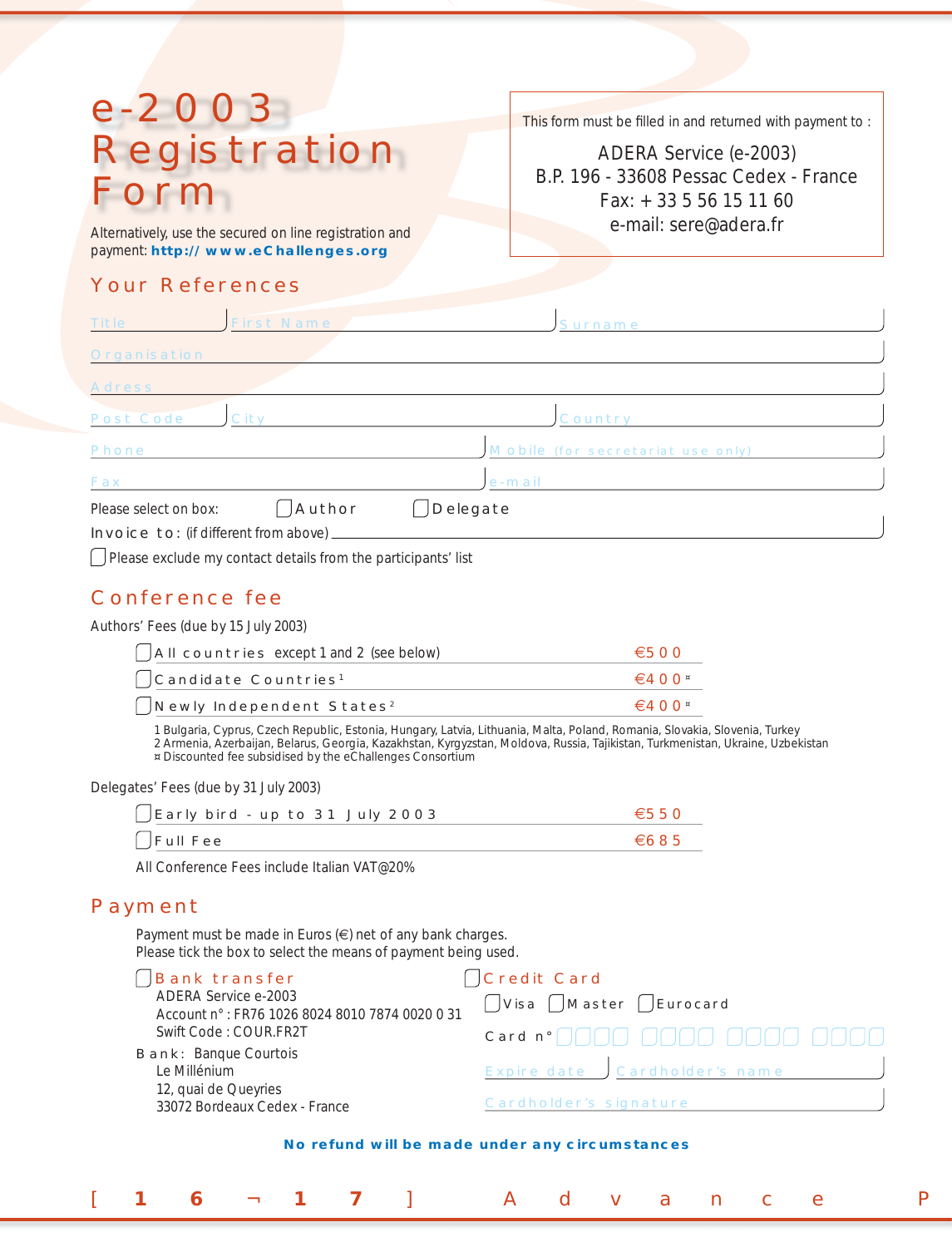

# Call For Sponsors

*A small number of sponsorship opportunities still remain for e-2003. These include:*

- proceedings CD Rom
- floral decorations for the venue
- evening cocktails, lunches, coffee breaks and any other social activities

# Publicity for Sponsors

*Prominent notice will be given to sponsors*

- on the conference website
- in the press releases.

*During the conference, sponsors will enjoy prominent acknowledgement* 

- on display panels
- in visuals and announcements given from the session platforms
- in the delegates' documentation.

Previous sponsors apart from the long term commitment of the European Commission, include ARM, Ericsson, Siemens, Canon, Infineon Technologies, and Telecom Italia Lab.

Confirmed sponsors for e-2003 include European Commission, Municipality of Bologna, Hewlett-Packard Laboratories Europe, QUALCOMM and its BREW technology, Gruppo Formula and ATC. Alitalia is pleased to support e-2003 as Official Carrier.

Sponsorship applications are considered on a first come, first served basis. To apply for sponsorship or seek more information, please contact the conference secretariat (see back page).



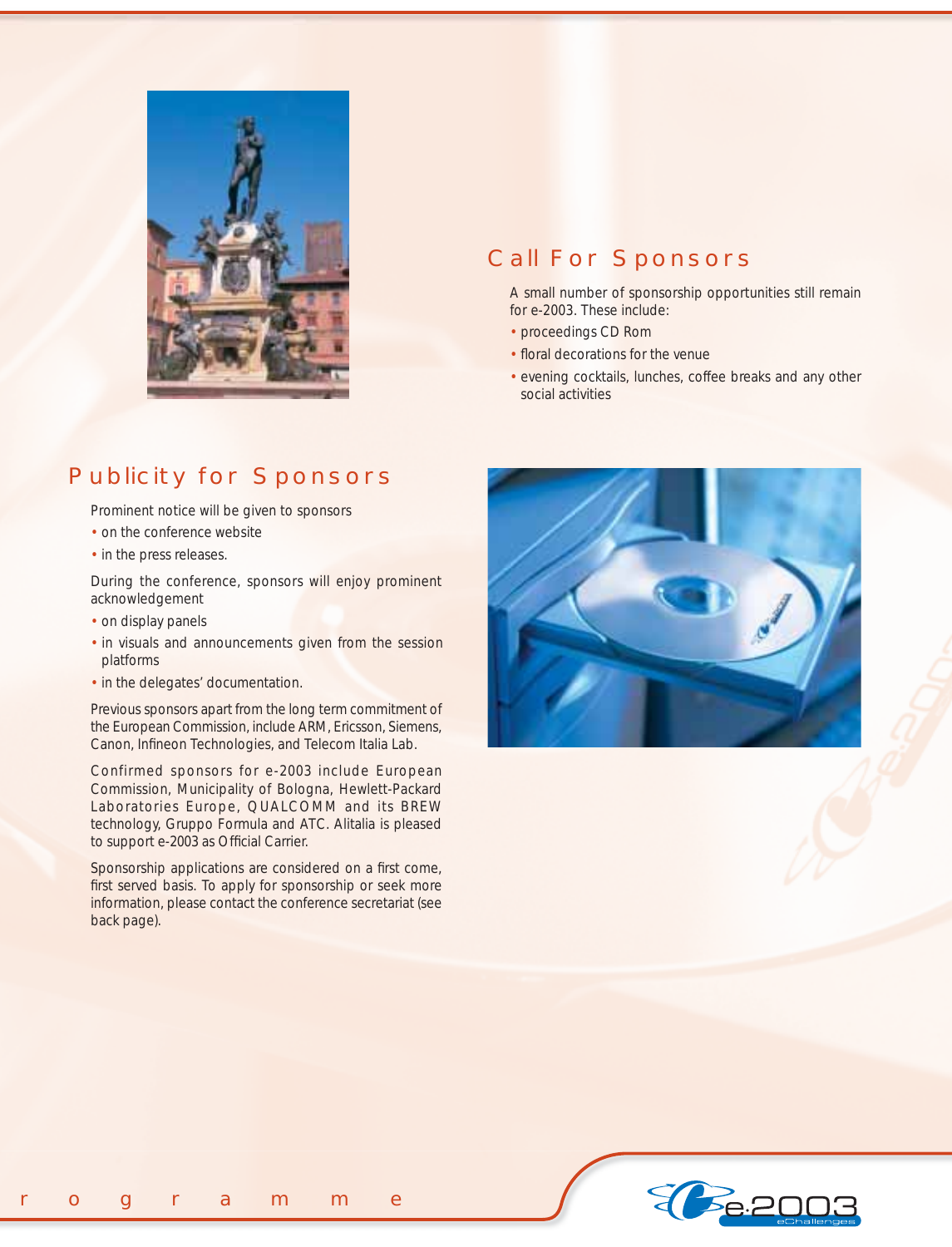# Social Programme

Conference delegates often regret later that they were too busy to notice their surroundings. There is a tour programme for the following weekend, which will give you the opportunity to see something of Bologna and appreciate the wonderful Italian countryside. Another benefit is that you can take advantage of cheap APEX flights, by staying over a Saturday night, and many hotels offer reasonable weekend rates. During the three days of the conference there is a full programme of tours, so why not take advantage of amazing Italy and make e-2003 a really valuable and enjoyable break for you and your partner.

# Wednesday 22 October

### Wednesday morning

*Bologna Old Town walking tour*

A walk through the streets of Bologna, with its wealth of old brick palaces and porticoed squares, to visit some of its most beautiful and famous sites including: Piazza del Nettuno, Basilica di San Petronio, Il Palazzo dell'Archiginnasio, Piazza Santo Stefano, Le Due torri.

*The tour lasts 3 hours and is Free of Charge.*

#### Wednesday afternoon

*Bologna City museums walking tour*

Working your way through the jungle of red terracotta tiled rooves and balconies radiating from this great central square of Piazza Maggiore, the afternoon will be spent visiting the city's museums such as the Museo Morandi, Museo Civico Archeologico and the Palazzo del Comune. A book of daily tickets will be issued, which allows the entrance to other municipal museums too.

*The trip lasts 3 hours and costs €15 which includes entrance fees.* 

## Thursday 23 October

### *Imola and Dozza*

You will travel by bus to the Mediaeval town of Dozza renowned for its painted walls. After having visited the town you will have the chance to experience the guided wine tasting tour in the "Regional Wine-Cellar of Emilia-Romagna" located in the cellars of the Fortress. The tour continues to the ancient Roman colony of Imola, with its unique Medaieval, Renaissance and 18th Century features - Rocca Sforzesca, Palazzo Tozzoni, San Domenico church.

*The trip lasts 7,5 hours and costs €55 which includes all entrance fees.*

# Partners' Programme

Partners may attend any buffet luncheon and the Gala Reception at special prices that are heavily subsidised to less than half price by the eChallenges consortium: €10 for each lunch and €30 for the Gala Reception. In addition they may book for a number of tours arranged especially for them by Convention and Travel, the official site agents where representatives will be taking bookings on line or at the conference secretariat area during the event.

## Friday 24 October

#### Friday morning

### *Traditional Emilia-Romagnan Cookery Course*

Some of the most famous worldwide Italian dishes originate in the region of Emilia Romagna, just think of spaghetti bolognese, tortellini, lasagne, etc.. This course brings you on a gastronomic tour of the region which starts with a traditional Breakfast tasting, followed by practical cookery lessons with an expert chef. You will then have the chance to taste the results of your culinary experience over lunch.

*All participants will be presented with a recipe book and certificate. The course costs €80 and lasts 5 hours.*

### Friday afternoon

*Participants may choose from two options during the afternoon*

#### *Ferrara*

[ **1 8** ¬ **1 9** ] Advance P

This magnificent renaissance city is not to be missed as it is said to be one of the most beautiful in the region. The bus trip takes you on a visit to the city's most historical sites including the city walls and the Po river. Ferrara has been classified by Unesco as a world heritage site.

*The trip lasts 3,5 hours and costs €25.*

#### *Bologna Old Town walking tour*

A walk through the streets of Bologna, with its wealth of old brick palaces and porticoed squares to visit some of its most beautiful and famous sites including: Piazza del Nettuno, Basilica di San Petronio, Il Palazzo dell'Archiginnasio, Piazza Santo Stefano, Le Due torri.

*The tour lasts 3 hours and is Free of Charge.*

*All tours start from Piazza Nettuno, are accompanied by an English-speaking guide and include many entrance fees (unless otherwise stated). Prices are in euro.*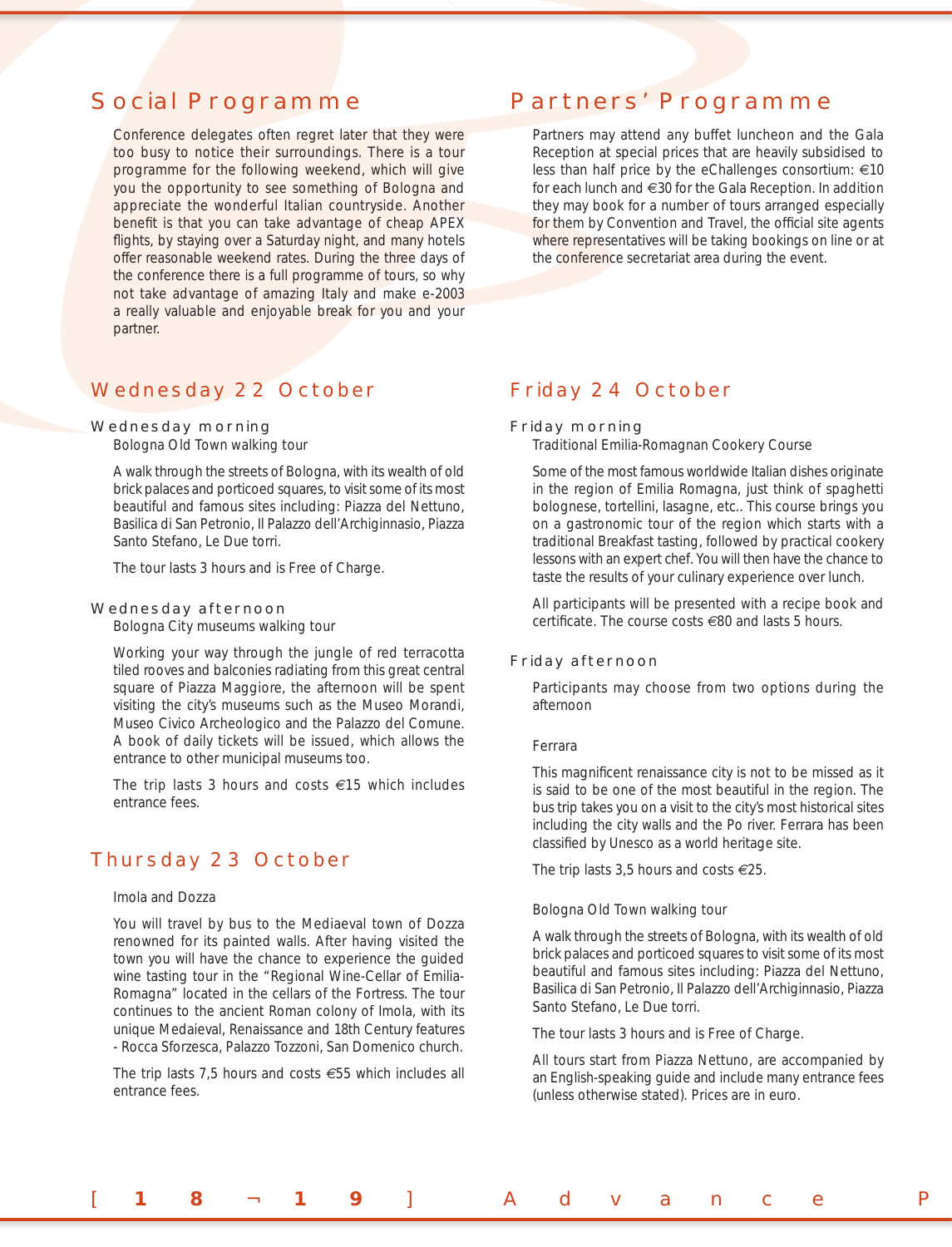# Gala Reception

The e-2003 organisers are pleased to announce that a Gala Reception sponsored by the Municipality of Bologna will be held on Thursday 24 October. This event will be hosted in the atmospheric surroundings of a 16th Century Villa in the heart of the Emilia-Romagnan countryside.

# Post conference social programme

# Saturday 25 October

### *Florence*

Travel by bus to the famous city of Florence in Tuscany. An English speaking guided tour of the Uffizi gallery followed by a typical Tuscan lunch in a traditional Florentine restaurant. The afternoon will be dedicated to a walking tour around the most famous sites of the city, including Ponte Vecchio, Piazza della Signoria, il Duomo, il Campanile di Giotto, Basilica di Santa Croce.

*The trip lasts approximately 10 hours and costs €80.*

# Sunday 26 October

### Sunday Morning

*Maranello - Ferrari Museum*

Even if you are not a motor racing fan a trip to the world famous town of Maranello home, to the Ferrari is an absoulte must for visitors. A Bus tour will take you to a visit to the Ferrari Museum where you can see images, films and real examples of Ferrari cars since its foundation to present day, including the Formula 1 cars.

*The trip lasts 5 hours and costs €37 which includes the guided bus trip and the guide in the museum and gallery.*

*Tours start from Piazza Nettuno, are accompanied by an English-speaking guide and include most entrance fees but not lunch unless otherwise stated. Prices are in euro.*







rogramme